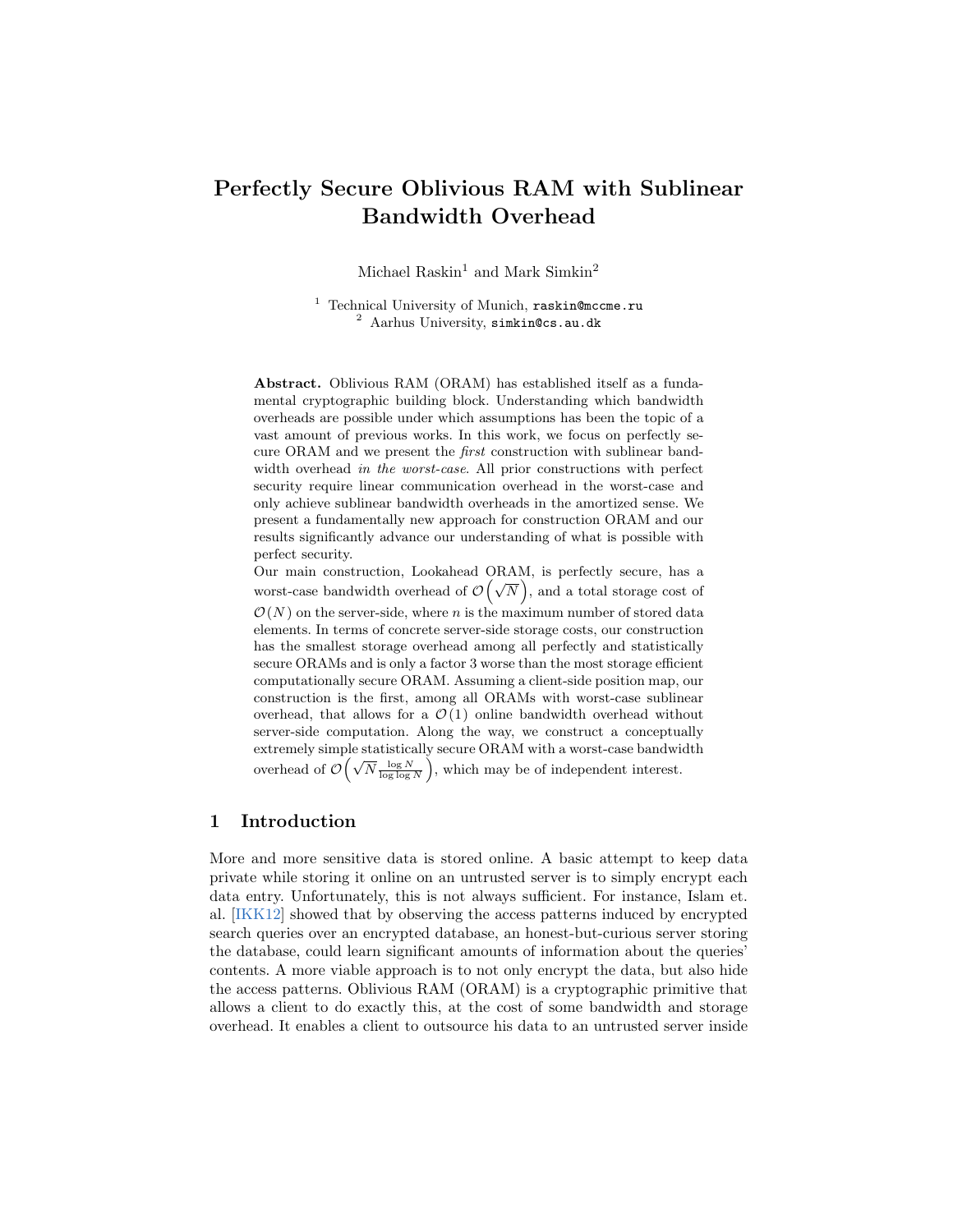of an ORAM data structure, and then read and write to his dataset without revealing the position that was accessed or the operation that was performed.

Goldreich and Ostrovsky [\[Gol87,](#page-24-1) [GO96\]](#page-24-2) first introduced the notion of ORAM, presented the first constructions thereof, and proved the first lower bound of  $\Omega(\log n)$  on the bandwidth overhead for a certain type of constructions, where  $n$  the maximum number of data elements stored in the data structure. Boyle and Naor [\[BN16\]](#page-23-0) revisit this lower bound proof and highlight that it only holds for statistically secure ORAMS that behave in a "balls-and-bins" fashion. The same lower bound without these restriction was recently proven by Larsen and Nielsen [\[LN18\]](#page-24-3).

Understanding which upper bounds can be achieved in which setting has been the topic of numerous works [\[OS97,](#page-24-4) [GMOT11,](#page-24-5) [SCSL11,](#page-24-6) [DMN11,](#page-23-1) [SSS12,](#page-24-7) [SvS](#page-24-8)+13,  $CNS18, PPRY18, AKL<sup>+</sup>18$  $CNS18, PPRY18, AKL<sup>+</sup>18$  $CNS18, PPRY18, AKL<sup>+</sup>18$  $CNS18, PPRY18, AKL<sup>+</sup>18$  $CNS18, PPRY18, AKL<sup>+</sup>18$  $CNS18, PPRY18, AKL<sup>+</sup>18$ . Most commonly, these works measure bandwidth overhead in one of two ways. Either they consider the worst-case overhead, meaning the largest overhead any one operation on the ORAM data structure can incur, or they consider the amortized overhead, meaning the average overhead per operation in a longer sequence of operations. The best known upper bound for worst-case bandwidth overhead is due to Stefanov et al.  $[S_vS^+13]$ , who present a statistically secure construction with  $\mathcal{O}(\log^2 N)$  overhead<sup>[3](#page-1-0)</sup>. The best known upper bound for amortized bandwidth overhead is due to Asharov et al.  $[AKL+18]$  $[AKL+18]$ , who present a computationally secure construction with bandwidth overhead of  $\mathcal{O}(\log N)$ , which matches the lower. The first perfectly secure ORAM con-struction is due to Damgård et al. [\[DMN11\]](#page-23-1) and has an amortized bandwidth overhead of  $\mathcal{O}(\log^3 N)$  and a multiplicative storage overhead of  $\mathcal{O}(\log N)$ . This was recently improved upon by Chan et al. [\[CNS18\]](#page-23-2), who present a perfectly secure construction with the same amortized bandwidth overhead and a storage overhead of  $\mathcal{O}(1)$ . In the multi-server setting, where the ORAM data structure is distributed among several non-colluding servers, Chan et al.  $[CKN+18]$  $[CKN+18]$ present a perfectly secure construction with worst-case bandwidth overhead of  $\mathcal{O}(\log^2 N)$ . Since all existing perfectly secure single-server constructions require linear worst-case bandwidth overhead, we pose the natural question:

### Can we construct a perfectly secure single-server ORAM with sublinear worst-case bandwidth overhead?

We believe this is an important theoretical question. It is well known that randomization and computational assumptions are powerful tools in algorithm and protocol design. It is a common theme in research to investigate the power of these tools for specific problems by understanding the upper bounds that we can achieve with and without them. In this work we make a significant step towards understanding what ORAM bandwidth overhead can be achieved in the worst-case with perfect security and without relying on randomization<sup>[4](#page-1-1)</sup>

<span id="page-1-0"></span><sup>&</sup>lt;sup>3</sup> For a larger data block size of  $\mathcal{O}(\log^2 N)$  they even achieve an overhead of  $\mathcal{O}(\log N)$ data blocks.

<span id="page-1-1"></span><sup>4</sup> Our main construction is using randomness exclusively for the sake of security, but not for efficiency. We believe this is unavoidable.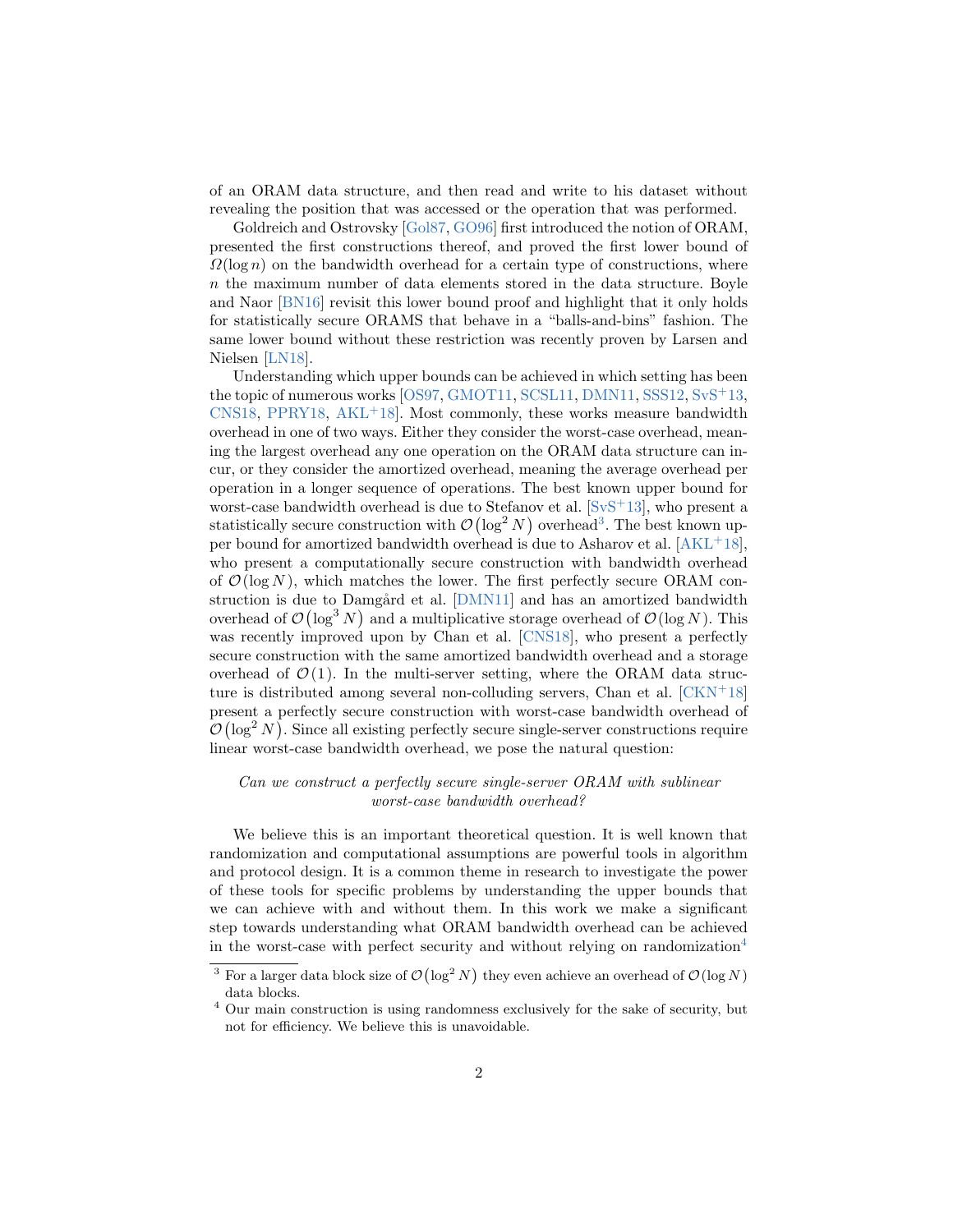or computational assumptions. See [\[CNS18\]](#page-23-2) for a further discussion about the importance of perfectly secure ORAM.

#### 1.1 Our Contribution

We present the *first* construction of perfectly secure Oblivious RAM with sublinear worst-case bandwidth overhead and, furthermore, we also make the following contributions:

Novel approach to constructing ORAM. We present a fundamentally new approach for constructing ORAM. Somewhat surprisingly, and despite the large amount of research interest that ORAM has received, all existing constructions are based on a handful of conceptually different approaches. We believe it is of theoretical and practical interest to explore new ways to construct this primitive. In this work, we present two new constructions.

Our first construction is conceptually extremely simple. It is statistically secure, meaning that even a computationally unbounded adversary cannot break the obliviousness guarantees and all operations on the data structure succeed with an overwhelming probability. It has a worst-case bandwidth overhead of  $\mathcal{O}\left(\sqrt{N}\frac{c+\log t+\log N}{\log (c+\log t+\log N)}\right)$ , where N is the maximum number of data blocks to be stored, t is an upper bound on the number of accesses, and c is the correctness parameter that provides an upper bound of  $2^{-c}$  on the failure probability. To the best of our knowledge, it is one of the conceptually simplest known ORAM constructions to date. The underlying logic is easy to implement and the proof of security is straightforward. Our main construction, called Lookahead ORAM, is loosely based on our first construction. It has a worst-case bandwidth overhead following based on our mst construction. It has a worst-case bandwidth overhead  $ORAM$  data structure succeeds with probability 1 and obliviousness is guaranteed against an unbounded adversary. The hidden constants behind the big-O notation are small and our construction is significantly faster in the worst-case than the fastest perfectly secure single-server ORAM construction of Chan et al. [\[CNS18\]](#page-23-2) in the amortized case for any practical parameter range. For instance, for  $N = 2^{20}$  our construction has a worst-case bandwidth overhead of less than 7 000 data blocks, whereas their construction has a amortized bandwidth overhead of around  $160000$  data blocks<sup>[5](#page-2-0)</sup>.

Small concrete storage overhead. Assuming a client-side position map, Lookahead ORAM has the smallest concrete storage overhead among all existing ORAM constructions with sublinear worst-case bandwidth overhead. Our isting ORAM constructions with subiliear worst-case bandwidth overhead. Our construction only incurs an additive server-side storage overhead of  $\sqrt{2N}$  data

<span id="page-2-0"></span><sup>5</sup> Our estimate of Chan et al.'s construction is computed by instantiating it with Batcher's Bitonic sort [\[Bat68\]](#page-23-5) and a hidden constant of 1. For our construction we took the concrete parameters one obtains assuming a server-side position map.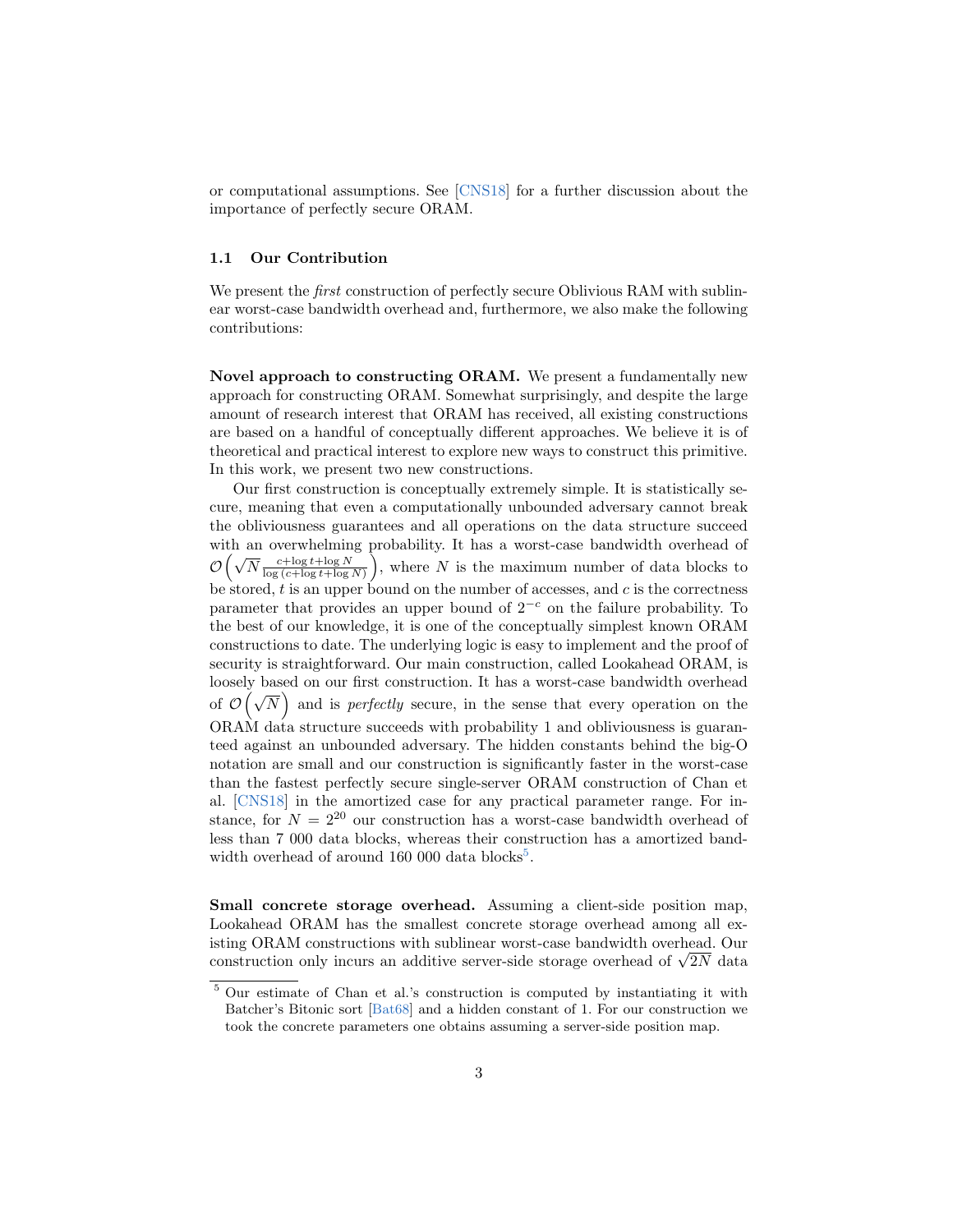| <b>ORAM</b> |                  | Client storage       | <b>Server</b>                      | <b>Bandwidth</b>         | Online           | Section |
|-------------|------------------|----------------------|------------------------------------|--------------------------|------------------|---------|
|             |                  | persistent temporary | storage                            | overhead                 | overhead         |         |
| Matrix      | $\mathcal{O}(N)$ | $\mathcal{O}(1)$     | $\approx 18N + \frac{N \log N}{2}$ | $\sqrt{N} \log N$        |                  |         |
| Matrix      | $\mathcal{O}(1)$ | $\mathcal{O}(1)$     | $\approx 142N + 2N \log N$         | $\sqrt{N} \log N$        |                  |         |
| Lookahead   | $\mathcal{O}(N)$ | $\sqrt{N}$           | $N+2\sqrt{N}$                      | $\sqrt{N}$               | $\mathcal{O}(1)$ |         |
| Lookahead   | $\mathcal{O}(1)$ | $\sqrt{N}$           | $6N+12\sqrt{N}$                    | $\mathcal{O}(\sqrt{N})$  |                  |         |
| Lookahead   | $\mathcal{O}(1)$ | $\mathcal{O}(1)$     | $6N+12\sqrt{N}$                    | $\sqrt{N} \log \sqrt{N}$ |                  | 5.1     |

<span id="page-3-0"></span>Fig. 1. Overview of the different parameter settings for Matrix and Lookahead ORAM. For Matrix ORAM we crudely estimate the parameters for  $c = 20$  and  $t = 15$ . All overheads are stated in data blocks and assume block size  $\Theta(\log N)$ . Asymptotically line 3 with a client-side storage of  $\mathcal{O}(N)$  makes little sense. From a practical perspective, however, the  $\mathcal{O}(1)$  online overhead is a powerful feature and the concrete client-side storage is significantly smaller than the concrete amount of data stored on the serverside. The asymptotical behaviour also improves in case of faster growth of block size.

blocks. A small storage overhead is particularly beneficial in outsourced storage settings where data owners have to pay their storage provider for the storage they consume. At the cost of a slightly increased total server-side storage, age they consume. At the cost of a slightly increased total server-side storage,<br>namely  $6N + 12\sqrt{N}$ , we can reduce the client-side storage of Lookahead ORAM to  $\mathcal{O}(1)$ . In this case, our construction has the smallest storage overhead among all statistically and perfectly secure ORAMs and is only a multiplicative factor of around 3 larger than the most storage efficient computationally secure ORAMs [\[GMOT11\]](#page-24-5) with sublinear worst-case bandwidth overhead. For a more detailed discussion of the concrete server-side storage costs of Lookahead ORAM see Section [4.5](#page-18-1) and Section [5.](#page-18-0) Lookahead ORAM, by default, requires the client to have a temporary client-side storage of  $\mathcal{O}(\sqrt{N})$  during each access. We show how to reduce the temporary client-side storage to  $\mathcal{O}(1)$  at the cost of increasing the worst-case bandwidth overhead to  $\mathcal{O}(\sqrt{N}\log\sqrt{N})$  in Section [5.1.](#page-19-0) We illustrate the different parameter options and their efficiency in Figure [1.](#page-3-0)

Constant online bandwidth overhead. One approach to circumvent the  $\Omega(\log N)$  lower bound on the bandwidth overhead was introduced by Boneh et al. [\[BMP11\]](#page-23-6) and then improved upon in [\[DSS14,](#page-24-10) [RFK](#page-24-11)<sup>+</sup>15]. Their main idea was to split the total bandwidth overhead into two parts. The first part, the so called online overhead, is the amount of data that needs to be transmitted between the client and the server to retrieve a desired data element obliviously. The second part, the offline overhead, is the amount of data that needs to be transmitted between the two parties to ensure obliviousness of future accesses. One can think of the offline overhead as background work that, usually, moves around encrypted data elements in the ORAM data structure to ensure the desired obliviousness guarantees. Splitting the total bandwidth overhead this way and then minimizing the online overhead has practical advantages. It allows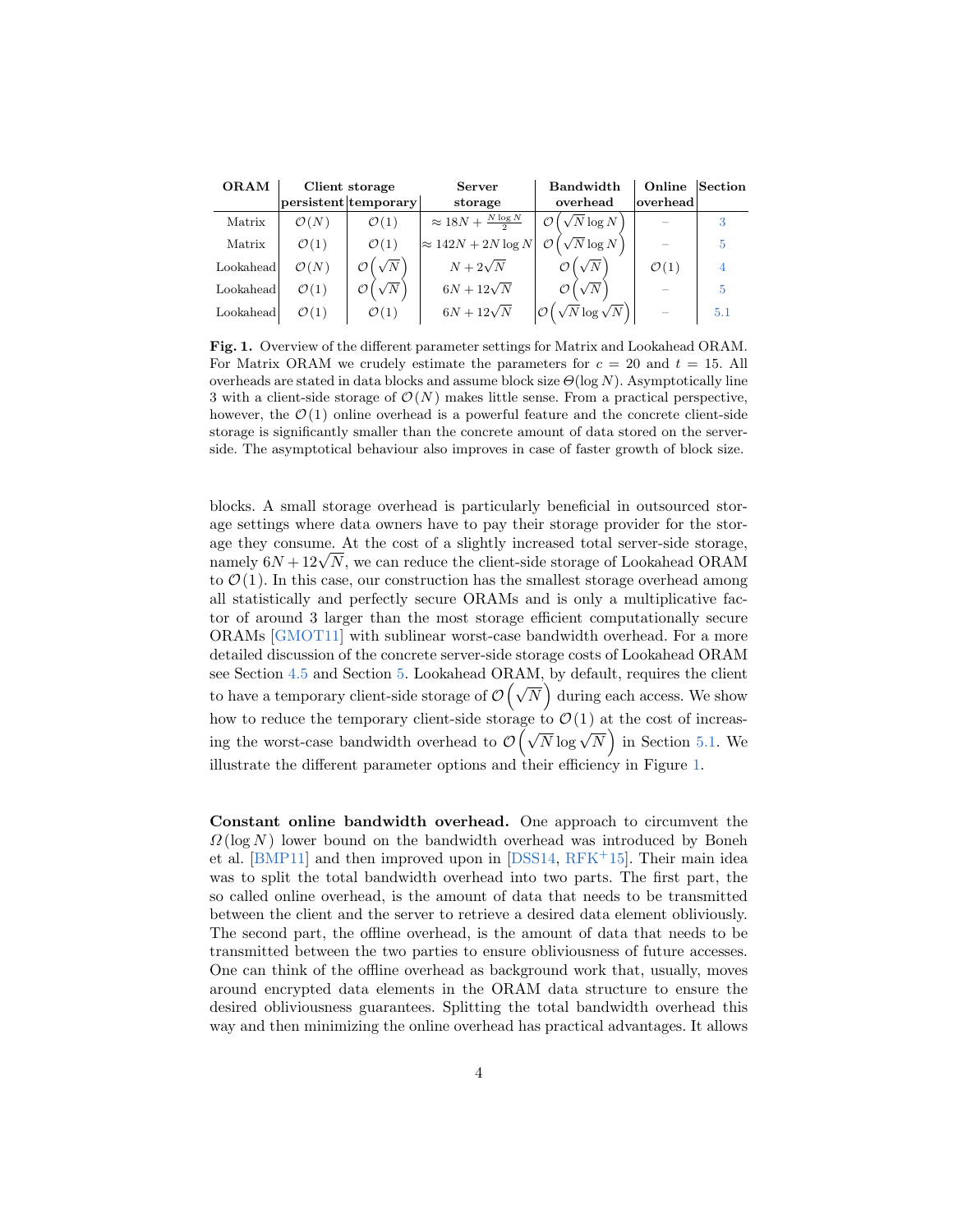the client to efficiently retrieve data from the server without much latency during bursts of requests and then do the background work during quieter phases.

In [\[BMP11\]](#page-23-6), Boneh et al. presented a computationally secure construction, for a primitive, which is strongly related to ORAM and has  $\mathcal{O}(\log N)$  online and  $\mathcal{O}(\sqrt{N} \log N)^6$  $\mathcal{O}(\sqrt{N} \log N)^6$  worst-case overhead. In [\[DSS14,](#page-24-10) [RFK](#page-24-11)+15] this idea of splitting the total overhead has been further refined, and computationally secure constructions that achieve an online bandwidth overhead of  $\mathcal{O}(1)$  are presented. However, these constructions require some server-side computation during the online phase, which renders these solutions not applicable for "raw" storage providers that do not support these ORAM constructions explicitly. That is, our construction works in combination with arbitrary storage providers like Dropbox or Google Drive, whereas the constructions from [\[DSS14,](#page-24-10) [RFK](#page-24-11)+15] only work with storage providers that explicitly implement their given scheme.

If the client stores the position map and a small client-side storage that can If the client stores the position map and a small client-side storage that can<br>hold up to  $\sqrt{2N}$  data blocks locally, then Lookahead ORAM allows the client to obliviously retrieve arbitrary many elements from the ORAM data structure with no bandwidth overhead in the online phase and no server-side computation in the online or offline phase. That is, in the online phase, the client can directly download the desired elements from the server. Our construction is the first to provide such a feature among all computationally, statistically, and perfectly secure ORAMs with sublinear worst-case bandwidth overhead.

To provide a better feeling for how expensive it is to store the stash and the position map locally, consider a 1GB database with a block size of 1KB. To be able to make use of our online overhead feature, the client would need to store a roughly 2MB stash and a 8MB position map locally. As mentioned before, if the client chooses to not use the minimizing online overhead feature, it can reduce its persistent storage to  $\mathcal{O}(1)$ .

Implementation and Evaluation. Even though the main focus of this paper is the theoretical feasibility of perfectly secure ORAM with sublinear worst-case bandwidth overhead, we also provide a implementation of Lookahead ORAM for the sake of completeness. A description of our implementation and our performance benchmarks, can be found in Section [6.](#page-21-0)

Attack on [\[GMSS16\]](#page-24-12). We identify a flaw in the ORAM construction of [\[GMSS16\]](#page-24-12) and outline an attack that breaks the claimed obliviousness guarantees in Section [A.](#page-24-13) We have contacted the authors and they have acknowledged our attack.

<span id="page-4-0"></span><sup>6</sup> This worst-case complexity is slightly different from the original paper. The paper has a superlinear worst-case overhead due to an expensive reshuffling phase, but has a superimear worst-case overhead due to an expensive reshuming phase, b when splitting shuffling over  $\sqrt{N}$  accesses, one can achieve the stated complexity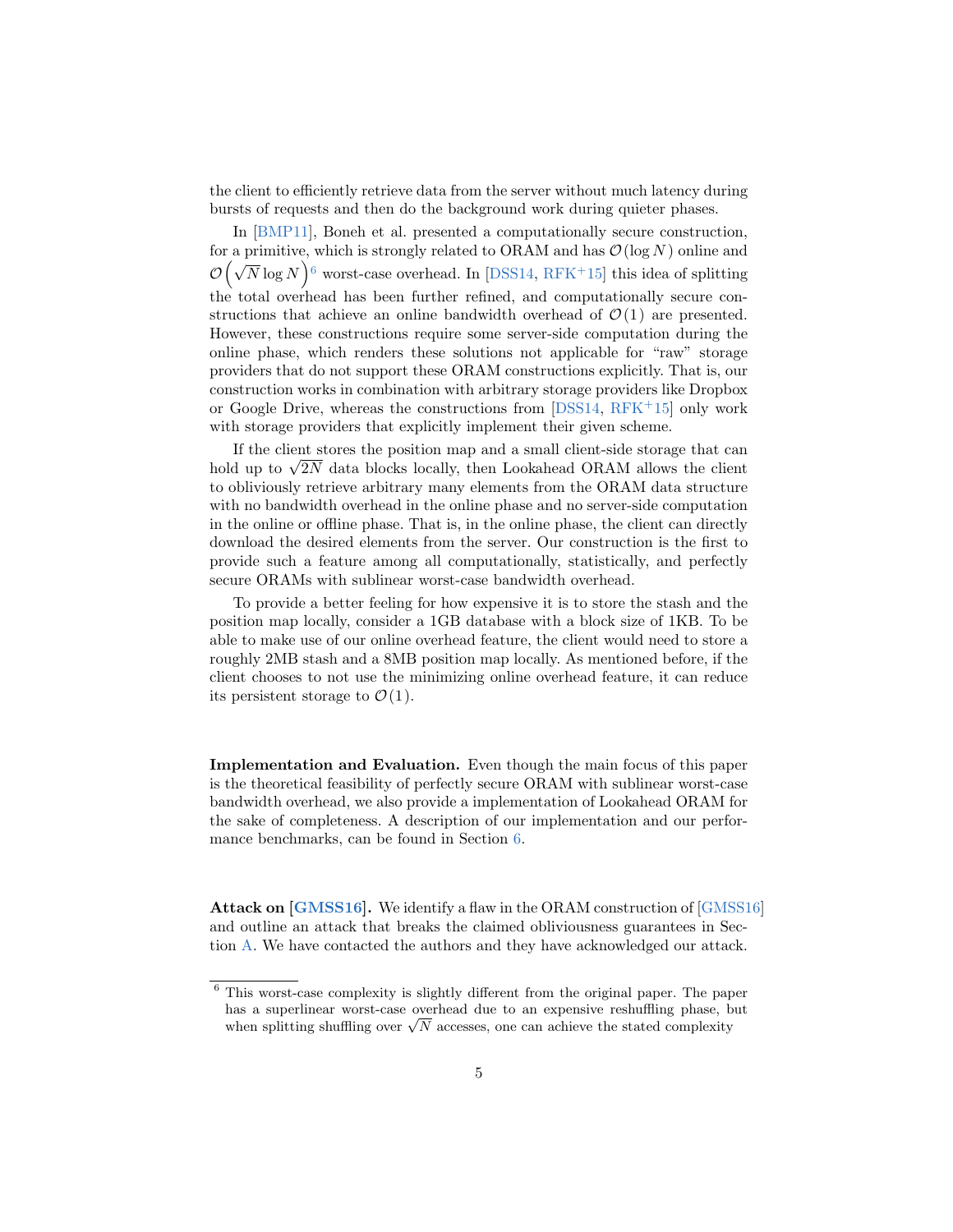#### 1.2 Other Related Work

A vast amount of works have contributed to our current understanding of ORAM. In this section we merely provide a high-level overview of the works that are directly related to our work.

In order to achieve practical efficiency and overcome the  $\Omega(\log N)$  lower bound, several works have looked at different refinements of the classical ORAM notion in the client server model. Path-PIR [\[MBC14\]](#page-24-14) uses server-side computations to achieve a practically very small, yet still poly-logarithmic bandwidth overhead. In [\[AKST14\]](#page-23-7), Apon et al. formally define the notion of Verifiable Oblivious Storage, which generalizes the notion of ORAM by allowing the server to perform computations, and show that the ORAM lower bound does not apply to their setting by providing a scheme with constant overhead per access based on Fully Homomorphic Encryption. In  $[DDF<sup>+</sup>16]$  $[DDF<sup>+</sup>16]$  a scheme, called Onion ORAM, is presented that breaks the lower bound, but only relies on additively homomorphic encryption. In this work we will only focus on the classical notion of ORAM that does not allow server-side computation.

Demertzis et al. [\[DPP18\]](#page-24-15) present a computationally secure ORAM construction with worst-case bandwidth overhead  $\mathcal{O}(N^{1/3})$  and perfect correctness. Several recent works cite Demertzis et al. and claim that their construction is perfectly secure. This is not correct and this claim is not made by the authors of that paper either. Their construction is a modification of the square-root ORAM construction and requires the client to store a random permutation, which represents the position map. This position map can only be stored succinctly by using a pseudorandom function. Therefore, their construction is either only computationally secure, or requires linear client-side storage, or requires linear bandwidth overhead.

Lastly, a work by Gordon et al. [\[GMSS16\]](#page-24-12) presents an ORAM construction that may seem superficially similar to ours. However, our work significantly differs from theirs in terms of performance guarantees we achieve, underlying ideas we present, and security we obtain. Their construction, called Matrix-ORAM, arranges the data elements in a fixed number of rows. The size of each row linearly depends on the size of the total database and each row has its own stash. Accesses to their data structure are performed in a conceptually and concretely different manner to ours. The authors claim a logarithmic bandwidth overhead. In contrast, our main construction has a rectangular shape [7](#page-5-0) , and has a bandwidth overhead of  $\mathcal{O}(\sqrt{N})$ .

We discovered a flaw in their construction and present a concrete attack on their scheme. This flaw is discussed in detail in Section [A.](#page-24-13)

### 2 Preliminaries

On a high level, the ORAM security definition assumes a honest-but-curious server and says that for any two data access sequences, the corresponding access

<span id="page-5-0"></span><sup>7</sup> One may even say they look matrix shaped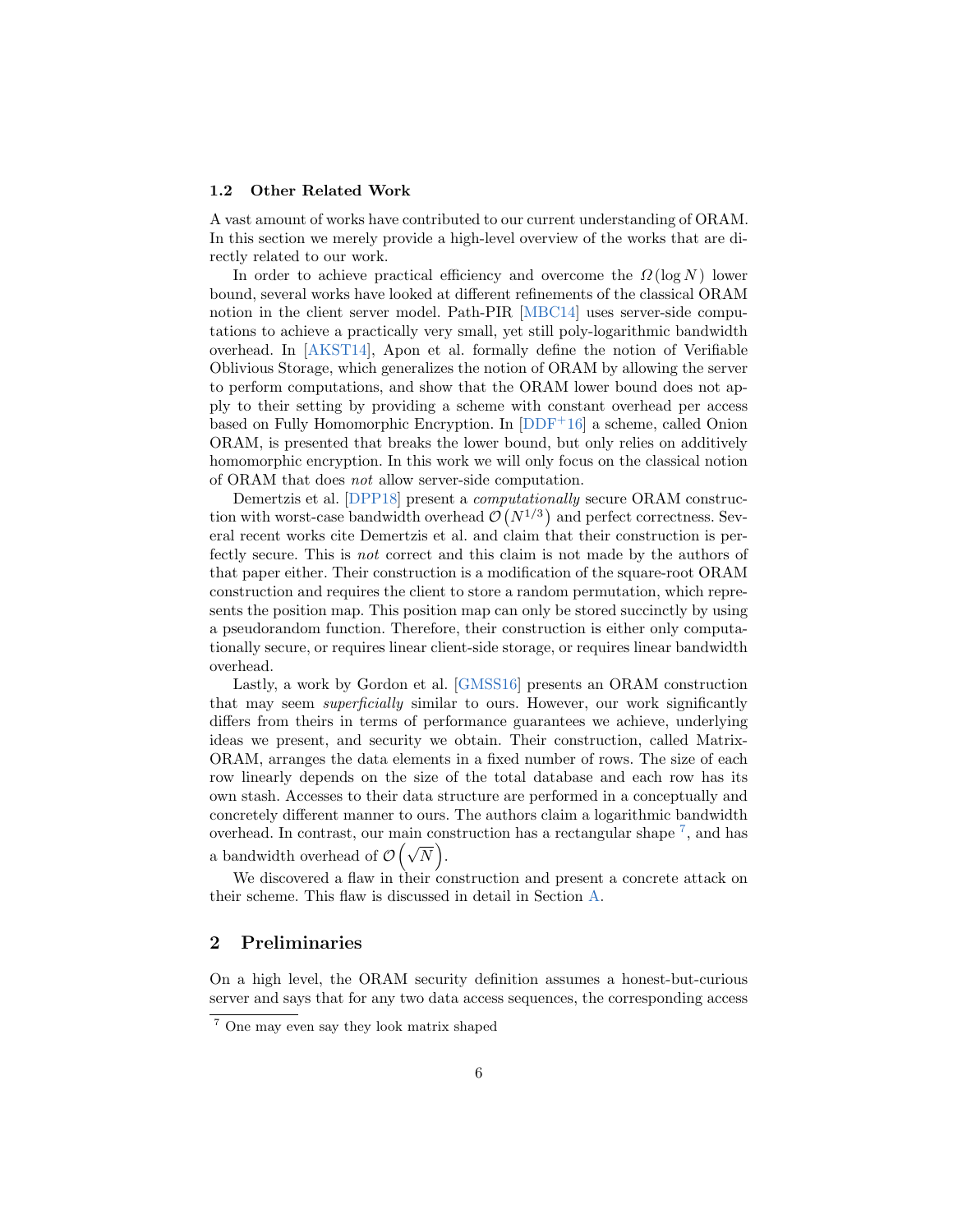sequences to the ORAM data structure should be indistinguishable. The security definition is taken almost verbatim from [\[SSS12\]](#page-24-7).

Definition 1. (Security Definition) Let

 $((\mathsf{op}_1, \mathsf{a}_1, \mathsf{data}_1), \dots,(\mathsf{op}_M, \mathsf{a}_M, \mathsf{data}_M))$ 

be a data request sequence of length  $M$ , where each  $op_i$  is either a read( $a_i$ ) or a write( $a_i$ , data) operation. Let  $\text{orem}(\overrightarrow{y})$  denote the (possibly randomized) sequence of accesses to the remote storage given the sequence of data requests  $\vec{y}$ . An ORAM construction is said to be secure if for any two data request sequences  $\overrightarrow{y}$  and  $\overrightarrow{z}$  of the same length, their access patterns oram( $\overrightarrow{y}$ ) and oram( $\overrightarrow{z}$ ) are computationally indistinguishable and the construction is correct in the sense that it returns on input  $\overrightarrow{y}$  data that is consistent with  $\overrightarrow{y}$  with probability at least  $1 - 2^{-c}$ . We call c the correctness parameter.

Position Map All known ORAM schemes need to maintain a position map of size  $\mathcal{O}(N)$  that keeps track of the ordering of elements inside the ORAM data structure on the server. For the sake of simplicity we will assume that the client stores the full position map locally. From a practical point of view, this seems to be a reasonable assumption in many client-server settings. For example, the position map of a 1GB database containing 1KB blocks is only around 8MB large. From a theoretical point of view, to reduce the client's persistent storage to  $\mathcal{O}(1)$ , both of our constructions can be combined with the well-known approach of recursively storing the position map in a sequence of smaller ORAMs, which was first introduced in [\[SCSL11\]](#page-24-6). Recursively storing the position map on the server increases the number of round-trips per access to  $\mathcal{O}(\log N)$ , but it does not change the asymptotic bandwidth overheads of our constructions. We explain how to combine our main construction with the recursive approach in detail in Section [5.](#page-18-0)

Block Size If we want to use the recursive ORAM approach mentioned above to store the position map on the server-side, then the data blocks need to be  $\Omega$  (log N) large. In the setting, where the client stores the position map locally, we do not make any assumptions about the data block size. However, for the construction to be useful, the data blocks on the server should in total be larger than the position map that the client stores locally.

Integrity The ORAM security definition assumes the server to be honest-butcurious. Similar to previous works  $[SvS+13]$  $[SvS+13]$ , our construction can, at the cost of giving up perfect for computational security, be extended to prevent tampering of an actively malicious server by using a Merkle Tree on top of our ORAM data structures.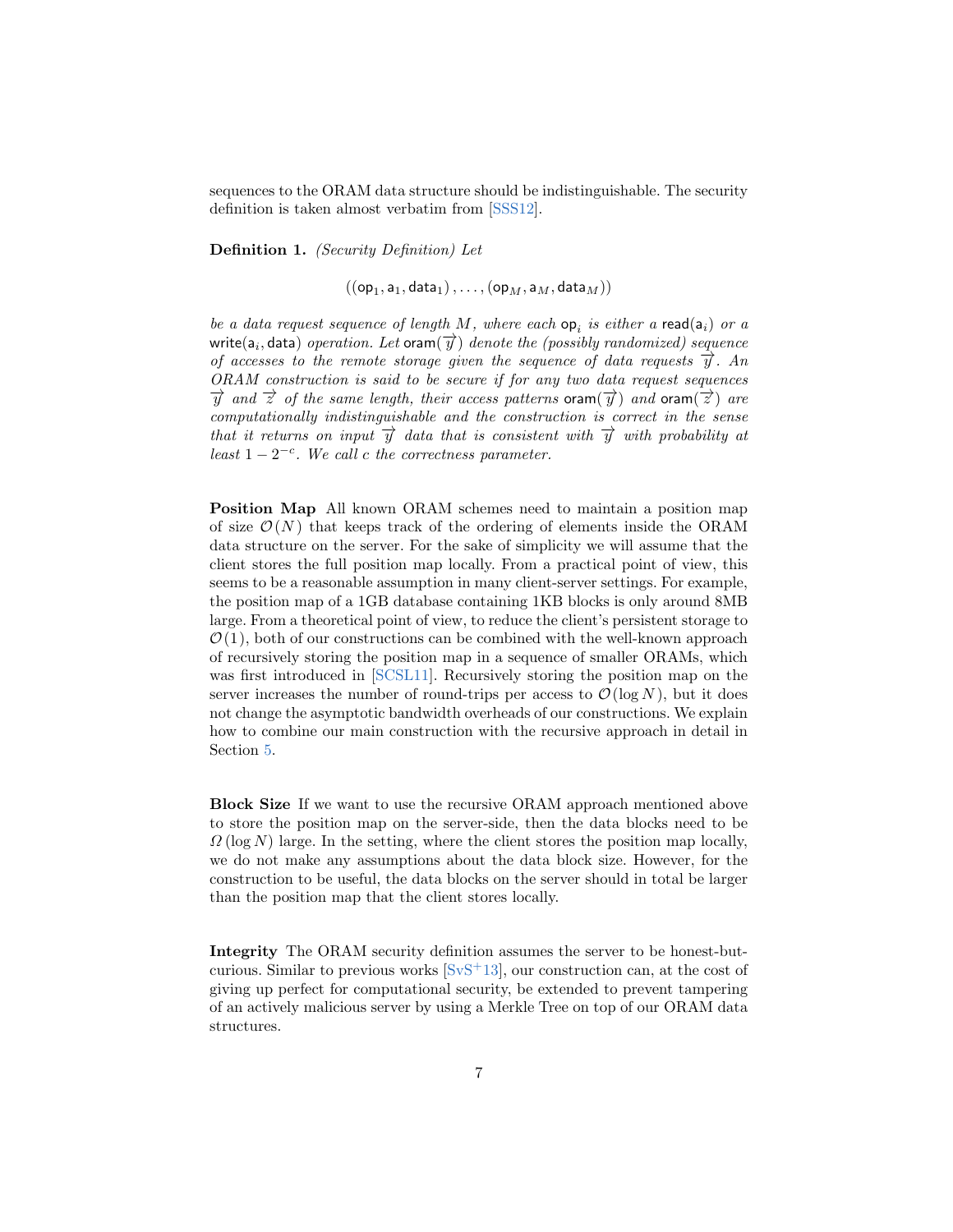## <span id="page-7-0"></span>3 A Simple Matrix Bucket ORAM

In this section, we will present a very simple oblivious RAM construction with reasonable efficiency and a simple proof of security. To the best of our knowledge this is one of the, arguably, simplest ORAM constructions known to date. Apart from being interesting on its own, it will also serve a stepping stone towards our main construction by introducing some of the ideas behind our main approach.

Initially we are given an array  $\overline{A}$  of length  $N$  of data elements. To initialize Initially we are given an array A of length N of data elements. To initialize<br>our scheme, we create a empty  $\sqrt{N} \times \sqrt{N}$  matrix C, in which each matrix cell is a bucket of size w. We randomly (and independently) assign each element from A to a bucket in C. Once all elements from A are distributed among buckets in C, we encrypt each bucket separately, and store the matrix on the server. For the sake of simplicity, we assume that the client stores a position map  $\sigma$  that maps indices of elements from  $A$  to columns of  $C$  locally.

<span id="page-7-1"></span>Fig. 2. Pseudocode of simple Matrix ORAM construction

To obliviously access some element with index  $\ell$  in A, we need to access column  $\sigma(\ell)$  in C. In addition, we need to pick a uniformly random bucket  $(i, j)$  in the matrix and obtain row i. We find the element with index  $\ell$  in the retrieved column and perform our desired operation (read or write). We then remove element  $\ell$  from its current bucket, put it into bucket  $(i, j)$ , re-encrypt all retrieved buckets, and write back the retrieved row and column. Lastly, we update the position map to point to the new column that stores  $\ell$ , i.e., set  $\sigma(\ell) = j$ . The pseudocode implementing this construction is given in Figure [2](#page-7-1)

#### 3.1 Security

We prove the following theorem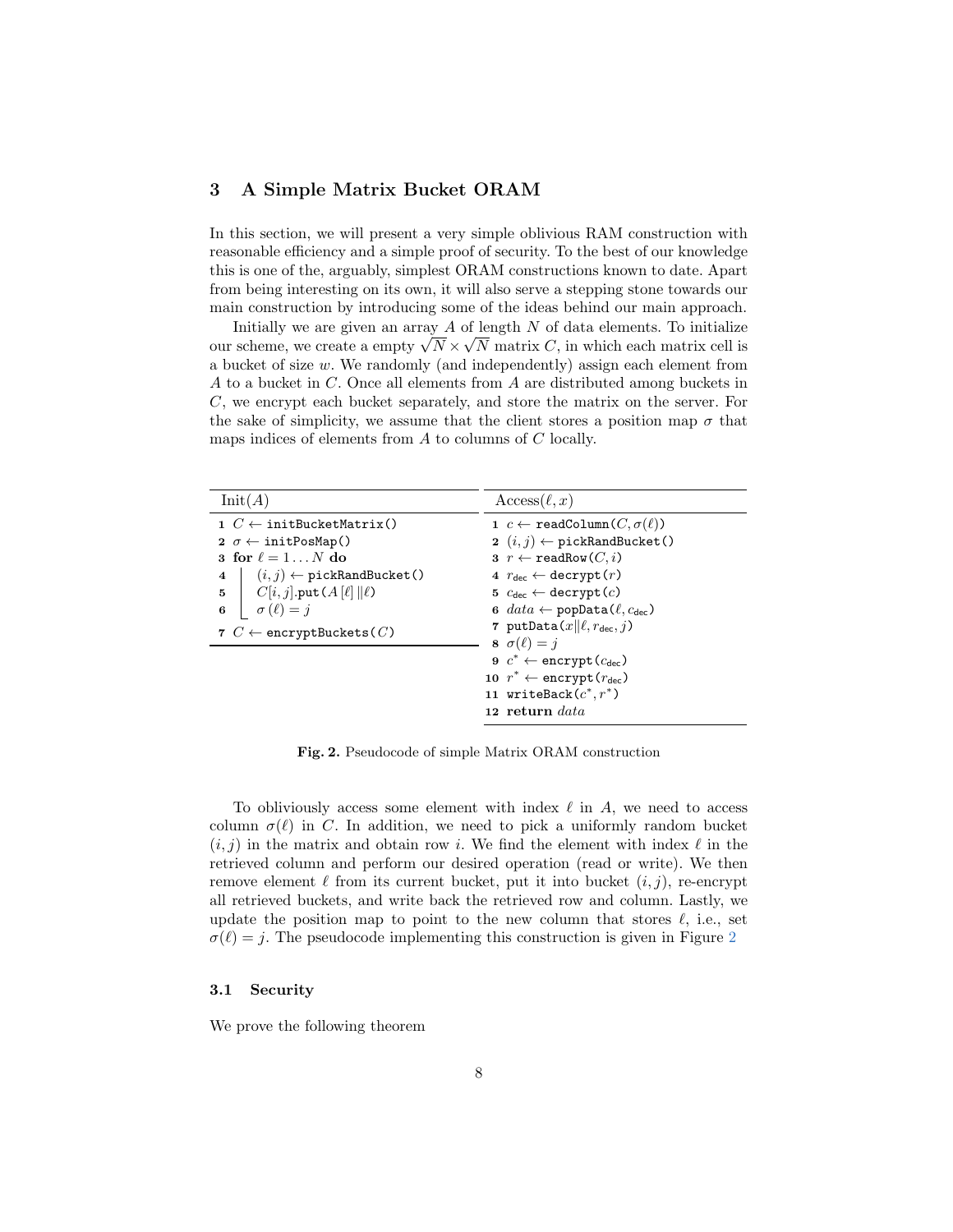**Theorem 1.** Let  $\mathcal{E} = (\text{gen}, \text{encrypt}, \text{decrypt})$  be an IND-CPA secure encryption scheme. Then the construction in Figure [2](#page-7-1) is a statistically secure ORAM scheme with  $\mathcal{O}(\sqrt{N}\frac{c+\log t+\log N}{\log(c+\log t+\log N)})$  bandwidth overhead and a total storage cost of  $\mathcal{O}(N \log N)$  data blocks, where N is the number of data elements, c the correctness parameter, and t is the upper bound on the number of accesses.

Proof. The key idea of why the proposed scheme is oblivious stems from the basic observation that every column intersects with every row. Intuitively, this means that if we obliviously write an element into some uniformly random position in a row, then, from an adversarial point of view, every column is equally likely a potential candidate for reading that element in a future access. In our scheme, whenever we read an element through a column access, we move it to a new uniformly random bucket and, in particular, a new uniformly random column, through a row access. Importantly, the movement of each element is completely independent of the access history and the other elements residing in the matrix. From these observations it is straightforward to see that the proposed scheme is oblivious.

What remains to show is the relation between the bucket size and the correctness parameter, i.e. we want to pick our buckets sufficiently large such that a bucket overflows with negligible (in the correctness parameter) probability. Towards this goal, we make an observation that simplifies our analysis. Let  $\mathsf{Exp}_{\mathsf{move}}^{N,t}$ be the experiment of first throwing  $N$  balls into  $N$  buckets once and then picking up a random ball from a random bucket and moving it to a new random bucket  $t$  times. This experiment expresses the actual movement of data during  $t$ many accesses in our oblivious ram construction. Let  $\mathsf{Exp}_{\mathsf{throw}}^N$  be the experiment of throwing N balls into N initially empty buckets of capacity w. Let  $\textsf{Load}_i^{>w}$ denote the event that bucket with index  $i$  at some point in time has more than w many elements in it and  $\text{Load}^{>w}$  the event that this happens to any of the buckets. We will analyze the probability of the event of one bucket overflowing in  $\mathsf{Exp}_{\mathsf{throw}}^N$  and use the following lemma to put  $\mathsf{Exp}_{\mathsf{throw}}^N$  and  $\mathsf{Exp}_{\mathsf{move}}^{N,t}$  into relation.

<span id="page-8-0"></span>**Lemma 1.** Let  $t > 0$ , then

$$
\Pr[\mathsf{Load}_i^{>w}|\mathsf{Exp}_{\mathsf{move}}^{N,t}] \leq t \cdot \Pr[\mathsf{Load}_i^{>w}|\mathsf{Exp}_{\mathsf{throw}}^{N}]
$$

*Proof.* Given N balls and N bins, there are  $N^N$  different possibilities to distribute the balls among the bins. Let us call each way to distribute the balls a constellation. Let  $X$  be one arbitrary but fixed constellation among them and, since all of them are equally probable, we have  $Pr[X|\mathsf{Exp}_{\mathsf{throw}}^N] = \frac{1}{N^N}$ . Let us now consider constellations, which are one ball move away from  $X$ . There are exactly  $N^2 - N$  such constellations, because we can select any of the N balls, and pick any of  $N-1$  buckets distinct from the current bucket of the selected ball. Selecting a random ball uniformly and moving it to a random bucket yields the original constellation with probability  $\frac{1}{N^2}$ , and each of the neighbouring constellations with probability  $\frac{1}{N^2}$ . As all ball moves are reversible, each constellation can be obtained from  $N^2 - N$  other constellations. The probability of obtainining a constellation after a uniform selection of constellation and a single random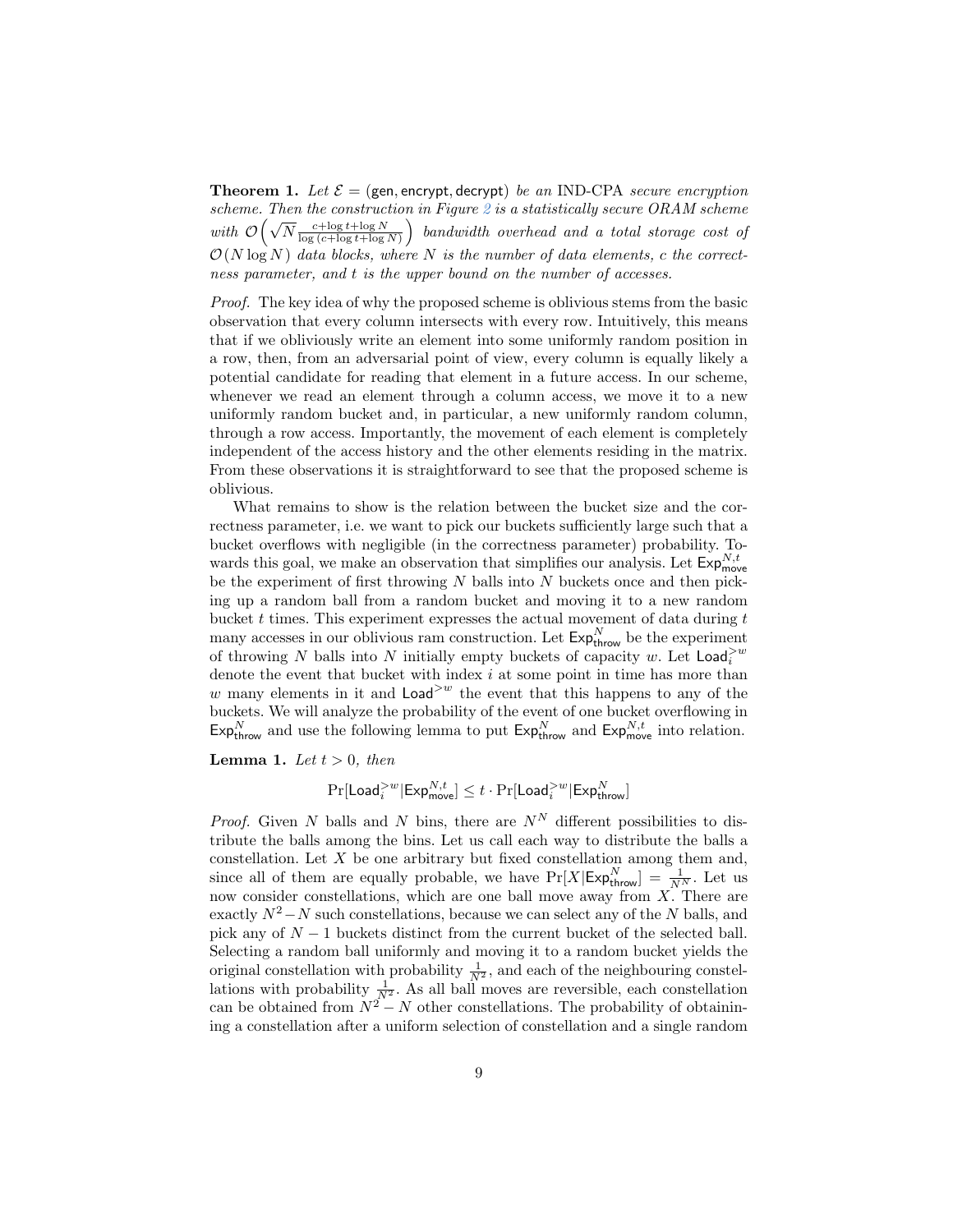ball move is therefore equal to  $\frac{N^2 - N}{N^2} \frac{1}{N^N} + \frac{1}{N} \frac{1}{N^N} = \frac{1}{N^N}$ . The lemma follows by induction over t and then applying the union bound.

Using this lemma it is sufficient to upper bound the probability of a bucket overflowing in the experiment  $\mathsf{Exp}_{\mathsf{throw}}^N$  and then apply the union bound over all buckets. Let us first look at the probability of some single bucket i overflowing by one element after  $\mathsf{Exp}_{\mathsf{throw}}^N$ , i.e. the probability of a bucket containing  $(\text{exactly})$  $z = w + 1$  balls after throwing N balls into N buckets at random once. In the analysis we assume  $N$  to be sufficiently large, i.e.  $N$  should be large enough for our bucket size  $w$  to be at least 8, so that our inequalities work out. In the following calculation we will use two inequalities. First,  $\forall x \geq 0$  it holds that  $\left(1-\frac{1}{x}\right)^x \leq e^{-1}$  and, secondly,  $\forall 0 \leq k \leq n$  it holds that  $\left(\frac{n}{k}\right)^k \leq {n \choose k} \leq \left(\frac{en}{k}\right)^k$ .

$$
\Pr[\text{Load}_i^z | \text{Exp}_{\text{throw}}^N] = {N \choose z} \left(\frac{1}{N}\right)^z \left(1 - \frac{1}{N}\right)^{N-z}
$$
  

$$
\leq \left(\frac{eN}{z}\right)^z N^{-z} \left(\left(1 - \frac{1}{N}\right)^N\right)^{1 - \frac{z}{N}}
$$
  

$$
\leq \left(\frac{eN}{z}\right)^z N^{-z} e^{\frac{z}{N} - 1}
$$
  

$$
= e^z z^{-z} e^{\frac{z}{N}} e^{-1}
$$
  

$$
= 2^{z(\log e - \log z) + \log e\left(\frac{z}{N} - 1\right)}
$$
  

$$
\leq 2^{z(\log e - \log z)}
$$
  

$$
\leq 2^{-\frac{1}{2}z \log z}
$$

We can provide an upper bound on the event of a single bucket having more than  $w$  balls after throwing  $N$  balls into  $N$  buckets using geometric series as follows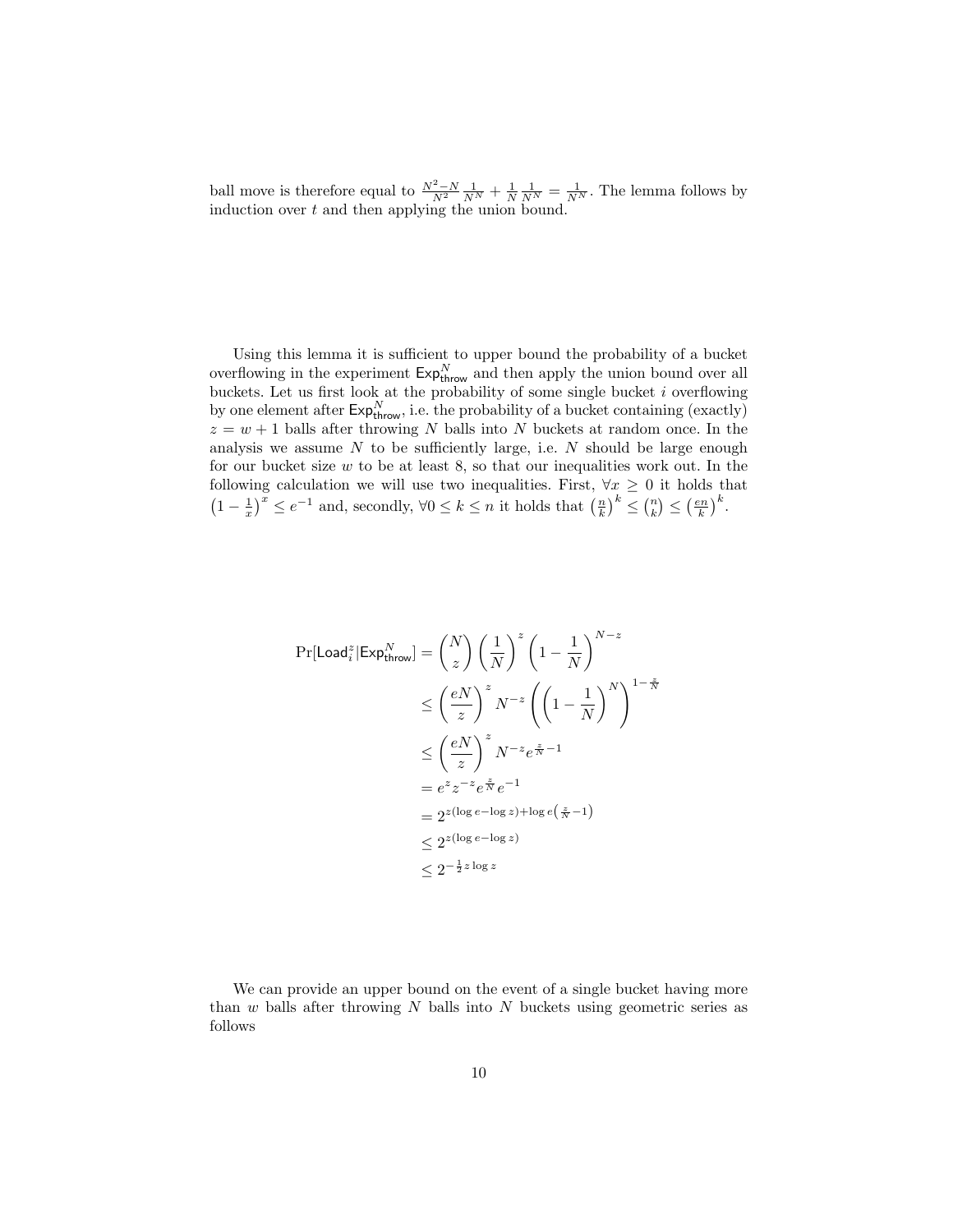$$
\Pr[\text{Load}_i^{>w} | \text{Exp}_{\text{throw}}^N] \le \sum_{z=w+1}^N 2^{-\frac{1}{2}z \log z} \\
= \sum_{z=1}^{N-w} 2^{-\frac{1}{2}(w+z) \log(w+z)} \\
= \sum_{z=1}^{N-w} 2^{-\frac{1}{2}(w \log(w+z) + z \log(w+z))} \\
\le \sum_{z=1}^{N-w} 2^{-\frac{1}{2}(w \log w + z \log z)} \\
= 2^{-\frac{1}{2}w \log w} \sum_{z=1}^{N-w} 2^{-\frac{1}{2}z \log z} \\
\le 2^{-\frac{1}{2}w \log w + 1}
$$

Applying the union bound over all buckets and using Lemma [1](#page-8-0) we obtain

$$
\Pr[\textsf{Load}^{>w} | \textsf{Exp}^{N,t}_{\text{move}}] \le 2^{-\frac{1}{2}w \log w + 1} tN
$$

We want to bound this probability of a bad event happening by some correctness parameter c, i.e. we want this probability to be smaller than  $2^{-c}$ .

$$
2^{-\frac{1}{2}w \log w + 1}tN \le 2^{-c}
$$
  
\n
$$
\Leftrightarrow -\frac{1}{2}w \log w + 1 + \log t + \log N \le -c
$$
  
\n
$$
\Leftrightarrow w \log w \ge 2(c + \log t + \log N + 1)
$$

Hence, the bucket size  $w \in \mathcal{O}\left(\frac{c + \log t + \log N}{\log (c + \log t + \log N)}\right)$  and therefore the total bandwidth cost in our construction is  $\mathcal{O}\left(\sqrt{N} \frac{c + \log t + \log N}{\log(c + \log t + \log N)}\right)$ .

## <span id="page-10-0"></span>4 Main Construction

In this section we are going to present our main Lookahead ORAM construction. The first difference between our Matrix Bucket ORAM and Lookahead ORAM is that we replace all buckets by cells that can only hold single elements. As a first try to construct a more efficient ORAM we could do the following: Initially, randomly shuffle the data, distribute the data elements among matrix cells, and encrypt each cell separately. To access an element, we retrieve the column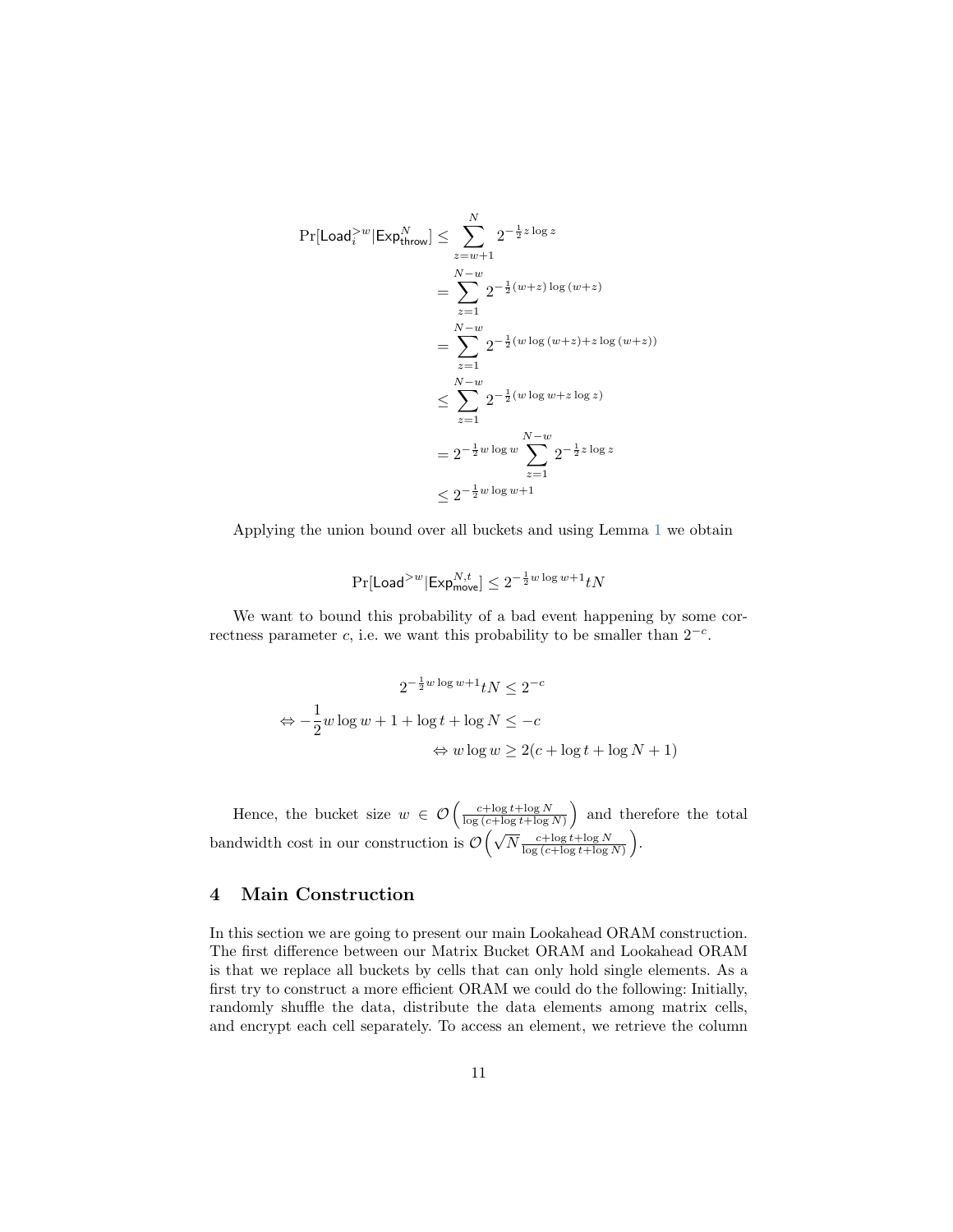corresponding to that element and a row corresponding to a uniformly random cell. After accessing the desired element, we swap the accessed element with the uniformly random cell, re-encrypt both row and column, and write them back into the matrix.

On an intuitive level, one could hope for this to be a secure ORAM construction, since every element will be swapped into a new uniformly random column at every access. Unfortunately this is not the case. The problem is that the distribution of columns into which elements are swapped is not uniformly random when conditioned on the observed row accesses. In particular, the difference with the simple matrix construction is that, here, the accessed element will change the position of another element, i.e the swap partner. It turns out that the server can infer information about the positions of accessed elements whenever we access the same row twice.

Figure [3](#page-12-0) illustrates why the straightforward approach of directly swapping the accessed element with an element from a uniformly random cell fails. In this figure, the root node depicts a  $2 \times 2$  matrix holding four encrypted entries. Initially the server has no knowledge about the arrangement of data elements in the matrix. Let us assume we access two different data elements. With probability non-negligible in the security parameter the following events will occur. On the first access the server observes the second column and second row being accessed. Edges from the root to the first layer show the possible swaps that could have happened, given the observed row and column accesses.  $a \leftrightarrow b$  means element a was accessed and swapped with element b. On the second access the server observes the first column and, again, the second row being accessed. The leaf nodes of this tree represent all possible arrangements of elements in the matrix, given the observed access pattern. Dashed boxes indicate the case, where the first accessed element has changed its column. Solid boxes indicate that the first accessed element is in its original column. Counting the leaf nodes it can be seen that the first accessed element will more likely than not have switched columns after the two accesses. Hence, from the server's point of view, the elements are not distributed uniformly at random and the approach does not provide the desired obliviousness guarantees.

#### 4.1 Intuition for Lookahead ORAM

The main issue with this first approach is that the row accesses reveal too much information. Ideally, we would like to have a swap procedure that allows us to directly access the desired element instead of the whole column and then swap that accessed cell with a new cell without revealing the column or row of that new cell. Observe, that to perform a swap, we have to perform two tasks. We have to remove the accessed element from its cell and put it into the cell of its swap partner. Symmetrically, we have to remove the swap partner from its cell and put it into the cell of the accessed element.

To realize such a swap procedure, we introduce two auxiliary stashes  $\text{stash}_{acc}$ and stash<sub>swap</sub>, where stash<sub>acc</sub> will be storing accessed elements and stash stash<sub>swap</sub> will store pre-selected swap partners. From a high-level perspective, these stashes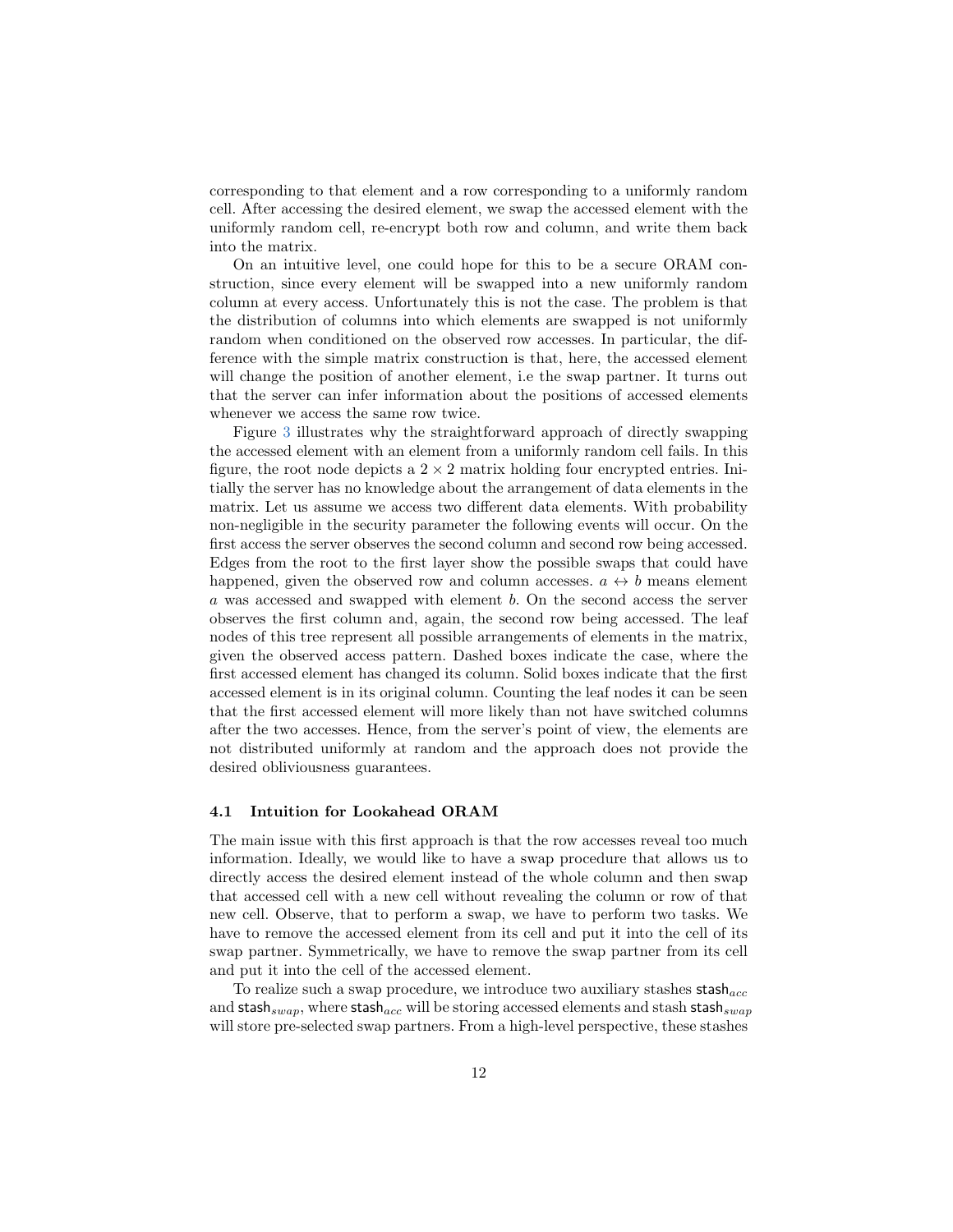

<span id="page-12-0"></span>Fig. 3. Illustration of why the naive approach of swapping two random cells via a column and a row access fails. The root node depicts a encrypted  $2 \times 2$  matrix. The leaf nodes depict all possible arrangements of data elements that are possible after the observed access pattern. Dashed boxes indicate the case, where the first accessed element has changed its column. Solid boxes indicate that the first accessed element is in its original column.

will help us to pretend that we immediately swap accessed elements to an unknown new location in the matrix. From the server's point of view, the client will always read both full stashes, and a uniformly random cell in the matrix, since the client behaves as if accessed elements are immediately magically swapped to their new locations in the matrix. In reality, accessed elements will go to  $\text{stash}_{acc}$ from where they will be eventually evicted into the cell of their respective swap partner obliviously. Swap partners will be readily waiting in  $\text{stash}_{\text{swap}}$  and upon accessing some element in the matrix, the swap partner will be swapped from stash<sub>swap</sub> into the accessed cell directly. As an invariant we have that each element is either at its expected location in the matrix or in one of the stashes.

Two issues that need to be addressed are, how do we get swap partners into stash<sub>swap</sub> before they are used and how to get accessed elements from stash<sub>acc</sub> into their new cells in the matrix. To solve both these issues, we introduce a (stateful) round-robin column access that will iterate through the columns. Using the round-robin column access, we perform two "maintenance" tasks.

To empty stash $_{acc}$ , we evict all elements from it, whose destination is somewhere in the column of the current round-robin column access. Note that for a where in the column of the current round-robin column access. Note that for a matrix of size  $\sqrt{N} \times \sqrt{N}$ , the round-robin access will have accessed every cell matrix of size  $\sqrt{N} \times \sqrt{N}$ , the round-robin access will have accessed every cell<br>of the matrix in  $\sqrt{N}$  steps. This means that no element in stash<sub>acc</sub> will wait or the matrix in  $\sqrt{N}$  steps. This means that no element in stash<sub>acc</sub> will walt<br>for more than  $\sqrt{N}$  steps to be evicted. Since, we add at most one element to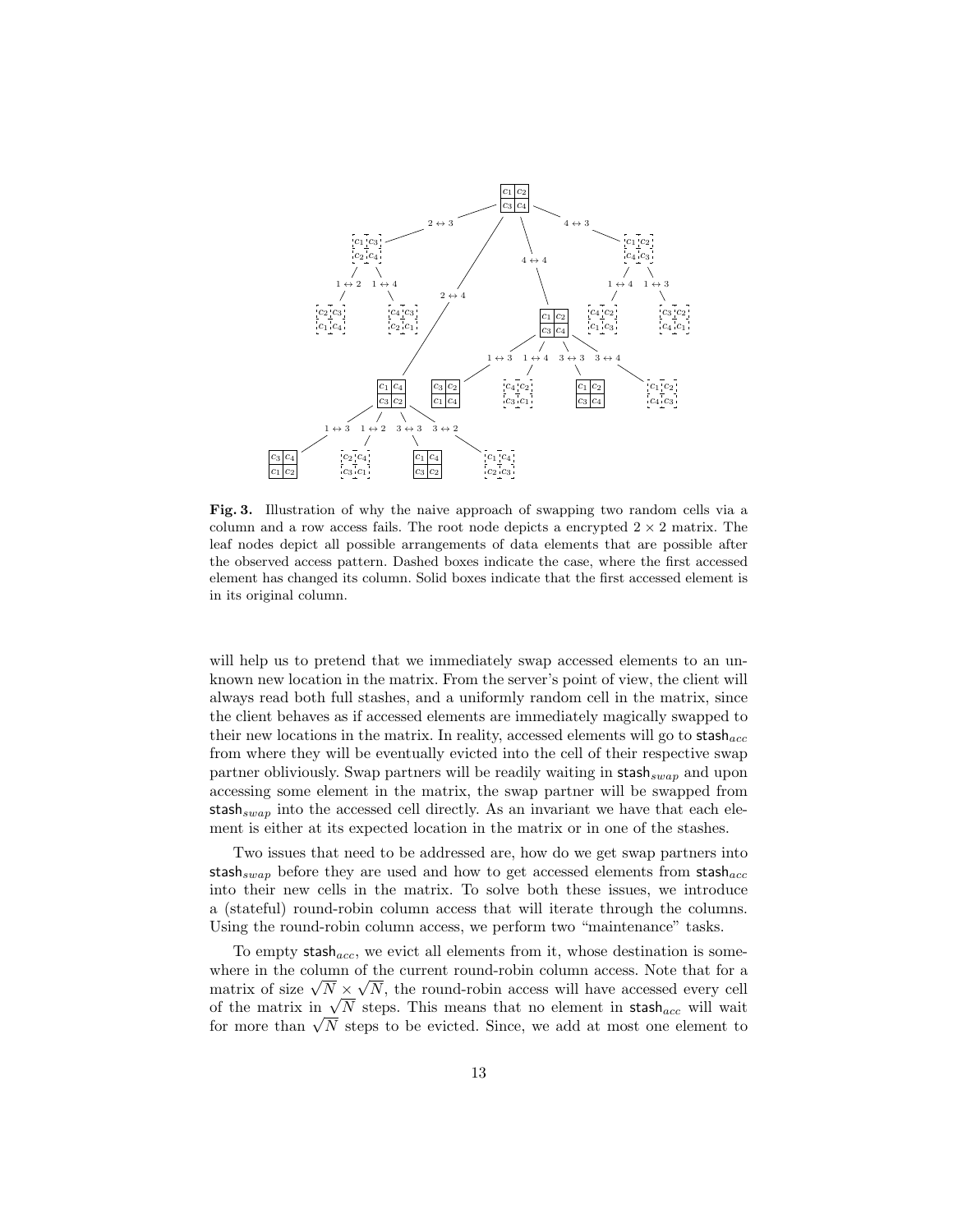the stash per access, this means that  $\mathsf{stash}_{acc}$  will never contain more than  $\sqrt{N}$ elements.

The second task is to ensure that, whenever we use a swap partner from stash<sub>swap</sub>, the content of the swap partner's cell must already be available in that stash. Observe, that the swap partner's cell is a uniformly random cell in the matrix, which does not depend on the access pattern and can be selected the matrix, which does not depend on the access pattern and can be selected upfront. Assume stash<sub>swap</sub> contains  $\sqrt{N}$  many preselected swap partners in a queue. These swap partners are sufficient for the next  $\sqrt{N}$  accesses. Now upon queue. These swap partners are sufficient for the next  $\sqrt{N}$  accesses. Now upon performing an access, one swap partner from the stash will be used, and we pre-select a uniformly random cell that will be the swap partner once all other swap partners from stash<sub>swap</sub> are used. At this point in time, the content of the pre-selected swap partner is (likely) not in the stash. However, since we have √  $\sqrt{N-1}$  many more accesses before it will be used, we can be certain that the round-robin column access will fetch it in time before it will be used. Since our stashes accommodate accessed elements waiting to be evicted and swap partners stasnes accommodate accessed elements waiting<br>waiting to be used, the total stash size is  $2\sqrt{N}$ .

One detail that we have swept under the rug so far, is the case, where the element we want to access is not in the matrix, but somewhere in the stashes. To get an intuitive feeling for the handling of these cases, it is helpful to keep in mind that at every access, we are basically (virtually) swapping two cells in the matrix. The stashes are just auxiliary data structures that make this process happen. Let  $(i, j)$  be the cell in the matrix that is expected to contain the element we are accessing and let the next swap partner from  $\text{stash}_{swap}$  be some data element v originating from some cell  $(a, b)$ . If the desired data element is not at position  $(i, j)$  in the matrix, but rather in stash<sub>acc</sub> (waiting to be evicted to cell  $(i, j)$ ), then take the swap partner from stash<sub>swap</sub> and place its value v into the matrix at position  $(i, j)$ . From now on the element in stash<sub>acc</sub> that was expected to be at  $(i, j)$  will be waiting to be evicted to  $(a, b)$ . If the accessed element, expected at location  $(i, j)$ , is in stash<sub>swap</sub>, this means that  $(i, j)$  is pre-selected as a swap partner for some future access. Therefore the contents of  $(i, j)$  are not supposed to be in the matrix, but rather in the stash<sub>swap</sub>. In this case, we find  $(i, j)$  in the stash<sub>swap</sub>, put the value of  $(i, j)$  into stash<sub>acc</sub> to be evicted into  $(a, b)$ , and replace the value of  $(i, j)$  in stash<sub>swap</sub> with v.

#### 4.2 Formal Description

Given this intuition about how our construction work, we are now ready to formally present our construction in Figure [4.](#page-14-0) Let  $C$  be the matrix containing the encrypted data entries and  $\sigma$  be the position map that maps array indices to matrix positions in C. We implement stash<sub>swap</sub> as a queue and stash<sub>acc</sub> as an map from positions to values.  $Init(A)$  initializes the ORAM data structure, by permuting the elements and storing them in an encrypted matrix C. Initially, both stashes are created empty.  $\text{stash}_{swap}$ , is filled up with random elements from the encrypted matrix. To write value x or just read at position  $\ell$  in array A inside the ORAM data structure, we use  $\text{Access}(\ell, x)$ , which makes use of the ReadVirtual, WriteVirtual, and Background subroutines. ReadVirtual (i, j) reads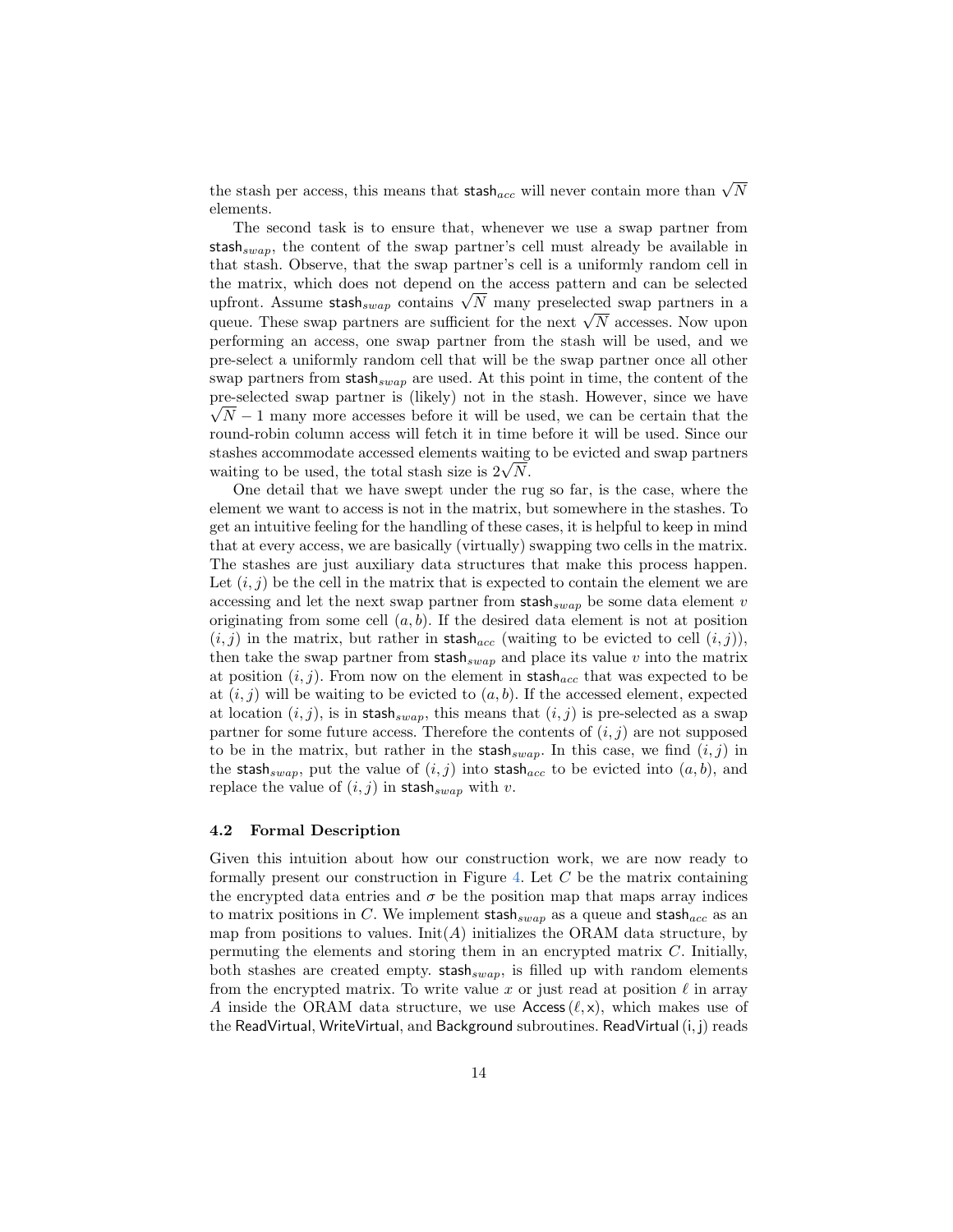Globals

1  $C, \sigma$ 2 stash =  $(\text{stash}_{swap}, \text{stash}_{acc})$  $3$  ind $_{col}$ 

## $Init(A)$  $\overline{C}$

| $1 \ C \leftarrow$                                                                                                                                            | 1 $v.pos \leftarrow \sigma(\ell)$                        |
|---------------------------------------------------------------------------------------------------------------------------------------------------------------|----------------------------------------------------------|
| initEmptyMatrix( $\sqrt{N} \times \sqrt{N}$ )                                                                                                                 | $2 \ (v.val, where) \leftarrow$                          |
| 2 $(A', \sigma') \leftarrow \text{shuffle}(A)$                                                                                                                | ReadVirtual(v.pos)                                       |
| 3 $\sigma \leftarrow \texttt{fillMatrix}(A', \sigma', C)$                                                                                                     | $3 \, s \leftarrow$ dequeue (stash <sub>swap</sub> )     |
| 4 (stash <sub>swap</sub> , stash <sub>acc</sub> ) $\leftarrow$                                                                                                | 4 if $x \neq \perp$ then                                 |
| initStash()                                                                                                                                                   | $5 \quad v.val = x$                                      |
| 5 for $i = 1 \dots \sqrt{N}$ do                                                                                                                               | 6 SwapVirtual $(v, s, where)$                            |
|                                                                                                                                                               | 7 swapInPosMap $((i, j), s. pos, \sigma)$                |
| $\begin{array}{c c} \mathbf{6} & (i,j) \leftarrow \texttt{pickRandCell()} \\ \mathbf{7} & \texttt{engine}(((i,j), \perp), \texttt{stash}_{swap}) \end{array}$ | 8 $(i', j') \leftarrow \text{pickRandCell}()$            |
| 8 ind <sub>col</sub> $\leftarrow$ 0                                                                                                                           | 9 enqueue $(((i', j'), \perp)$ , stash <sub>swap</sub> ) |
| 9 for $i = 1 \dots \sqrt{N}$ do                                                                                                                               | 10 Background()                                          |
| $10$   Background();                                                                                                                                          | 11 return $v$                                            |

 $Access(\ell, x)$ 

| SwapVirtual(v, s, where)                                                 | Background()                                                             |  |  |
|--------------------------------------------------------------------------|--------------------------------------------------------------------------|--|--|
| 1 switch where do                                                        | 1 $c = \text{readColumn}(\text{ind}_{\text{col}}, C)$                    |  |  |
| case <i>matrix</i> do<br>$\mathbf 2$                                     | 2 for $t \in$ stash <sub>acc</sub> do                                    |  |  |
| $C[v.pop] = s.val$<br>3                                                  | if $t_{.}pos.i = ind_{col}$ then<br>3                                    |  |  |
| case readstash do<br>$\overline{\mathbf{4}}$                             | $c[t.pos.i] == t.value$<br>$\overline{4}$                                |  |  |
| remove $(v.pos, v.val, \text{stash}_{acc})$<br>5                         | remove $((i, j)$ , stash $_{acc}$ )<br>5                                 |  |  |
| $C[v.pop] = s.val$                                                       | 6 for $t \in$ stash <sub>swap</sub> do                                   |  |  |
| case swapstash do<br>6                                                   | if $t_{.}pos.i = \text{ind}_{col}$ then<br>7                             |  |  |
| $t \leftarrow \texttt{find}(v.\textit{pos}, \texttt{stash}_{swan})$<br>7 | if $c[t.pos.i] \neq \bot$ then<br>8                                      |  |  |
| replaceVal $(t, s.val, \text{stash}_{swap})$<br>8                        | $t.value = c[t.pos.i]$<br>9                                              |  |  |
|                                                                          | $c[t.pos.i] = \bot$<br>10                                                |  |  |
|                                                                          |                                                                          |  |  |
| 9 put $(s. pos, v. val, stash_{acc})$                                    | 11 writeColumn $(i, c, C)$                                               |  |  |
|                                                                          | 12 ind <sub>col</sub> $\leftarrow$ ind <sub>col</sub> + 1 mod $\sqrt{N}$ |  |  |

 $ReadVirtual((i, j))$ 1 if  $C\left[i,j\right]\neq\mathbf{\bot}$  then 2 | return  $(C[i, j]$ ,  $matrix)$ 3  $v =$  lookup $((i, j)$ , stash $_{acc}$ ) 4 if  $v \neq \perp$  then  $\mathbf{5} \quad \boxed{\quad \mathbf{return} \ (v, reads \mathit{task})}$ 6  $v = \text{lookup}((i, j), \text{stash}_{swap})$ 7 return (v, swapstash)

<span id="page-14-0"></span>Fig. 4. Pseudocode of Lookahead ORAM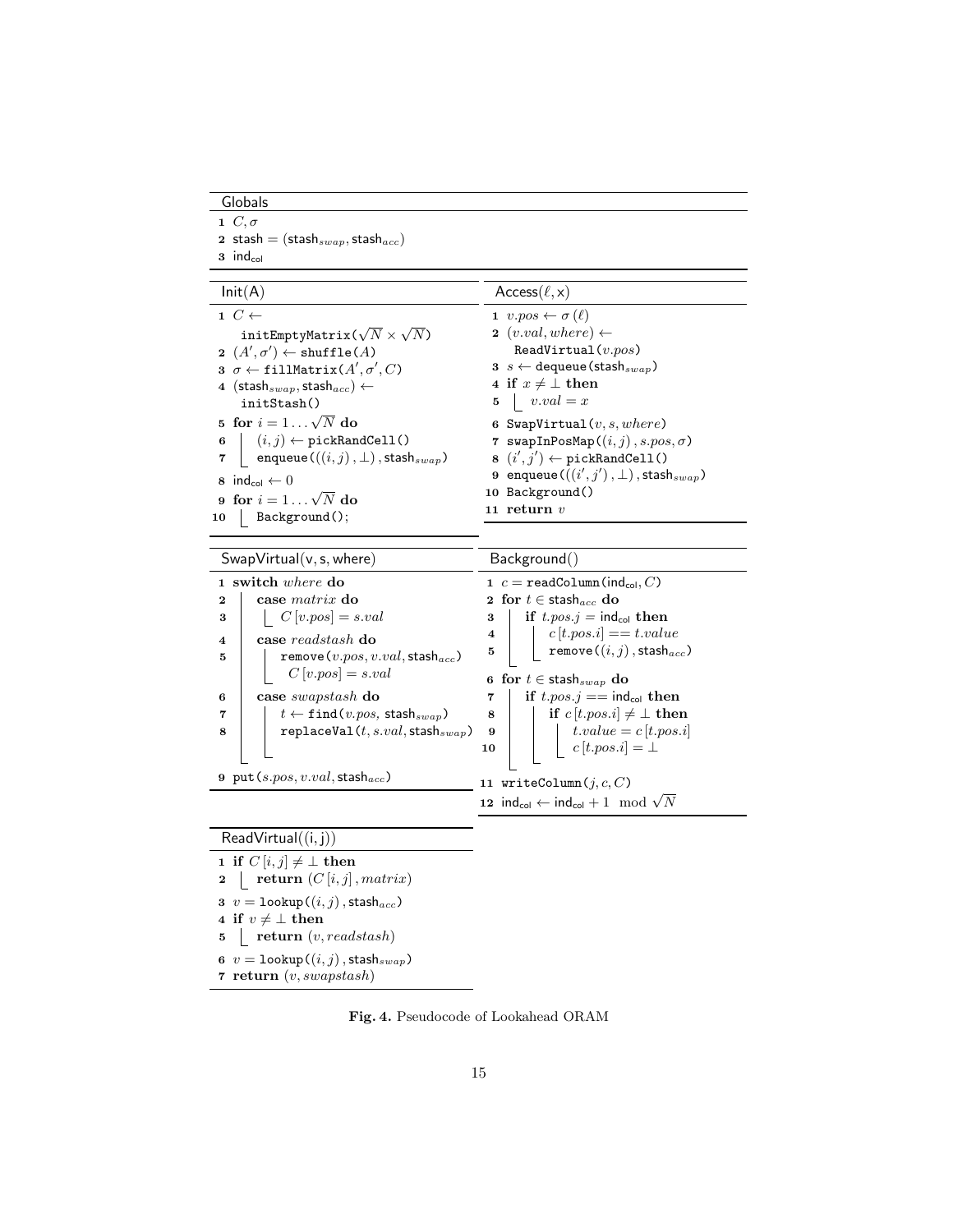the stash and the matrix cell  $C[i, j]$  to find the data element that is expected to be at position  $(i, j)$  inside the matrix C. SwapVirtual(v, s, where) simulates a swap of accessed value v.val at position v.pos with pre-selected swap partner s with value s.val from position s.pos. Background() implements the round-robin column access, which takes care of flushing elements out of  $\text{stash}_{acc}$  and fetching elements into  $\mathsf{stash}_{\mathit{swap}}$ .

#### 4.3 Security

**Theorem 2.** Let  $\mathcal{E} = (\text{gen}, \text{encrypt}, \text{decrypt})$  be an IND-CPA secure encryption scheme. Then the construction in Figure  $4$  is a perfectly secure ORAM scheme with  $\mathcal{O}(\sqrt{N})$  bandwidth overhead and a total storage cost of  $N + \mathcal{O}(\sqrt{N})$  data blocks, where  $N$  is the number of data elements.

Proof. Instead of directly arguing about the security of our proposed construction, we will rather argue about the security of an idealized version, which leaks the same amount of information about the access pattern, but is easier to analyze. As previously explained, from a high-level perspective, our construction directly accesses the desired element in the matrix and then swaps it with a random cell. The swap is immediately applied to the position map and we always directly access the cell in the matrix, which should contain a desired element according to the position map. The stash and the round-robin column accesses are there to enable us to (virtually) swap the accessed element into a new cell without leaking anything about that new location.

| IdealizedAccess <sub>1</sub> $(\sigma, \ell)$                                                                                                                                                                                                                | IdealizedAccess <sub>2</sub> $(\sigma, \ell)$                                                                                                                                                                                                                                           |
|--------------------------------------------------------------------------------------------------------------------------------------------------------------------------------------------------------------------------------------------------------------|-----------------------------------------------------------------------------------------------------------------------------------------------------------------------------------------------------------------------------------------------------------------------------------------|
| $1(i, j) \leftarrow \sigma(\ell)$<br>2 $(i', j') \leftarrow \text{pickRandCell}(C)$<br>3 $v \leftarrow \text{readCell}(i, j, C)$<br>4 $C \leftarrow \text{readMatrix}(C)$<br>5 swapInPosMap $((i,j), (i',j'), \sigma)$<br>6 swapInPosMap $((i,j),(i',j'),C)$ | $1(i, j) \leftarrow \sigma(\ell)$<br>2 $(i', j') \leftarrow \text{pickRandCell}(C)$<br>3 $v \leftarrow \text{readCell}(i, j, C)$<br>4 $C \leftarrow \text{readMatrix}(C)$<br>5 swapInPosMap $((i, j), (i', j'), \sigma)$<br>6 $(C, \sigma) \leftarrow \text{fullReshuffle}(C, \sigma);$ |
| 7 return $v, \sigma$                                                                                                                                                                                                                                         | return $v, \sigma$                                                                                                                                                                                                                                                                      |

<span id="page-15-0"></span>Fig. 5. Idealized access procedures

Since both the stash and the the round-robin column access are always executed independently of the access pattern, they leak no information. Hence, instead of analyzing our construction directly, we can now analyze a construction with the idealized access procedure  $\delta$  dealized Access<sub>1</sub> depicted in Figure [5](#page-15-0) on the left. The initialization procedure corresponding to **IdealizedAccess**<sub>1</sub> is a straightforward adaption of our main construction and is not stated explicitly. In  $I$ dealized $A$ ccess<sub>1</sub>, we directly access the cell that contains our data element and,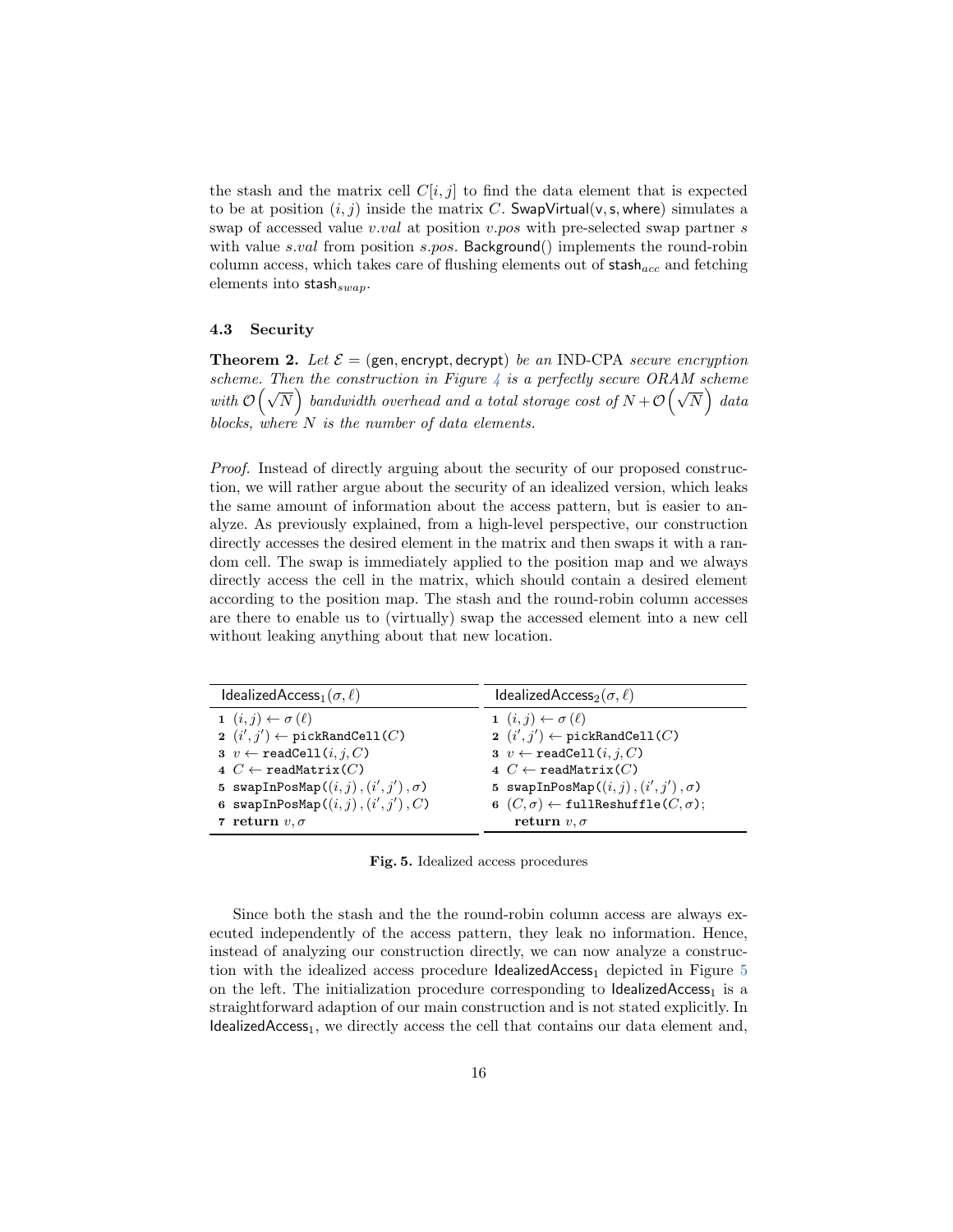next, we retrieve the full matrix to perform the swap operation locally. From an efficiency point of view this is clearly a useless construction, but w.r.t. obliviousness both our main construction and this idealized version thereof leak the same amount of information about the access pattern. More formally, the success probability of any distinguisher D, distinguishing two data access sequences, is the same in our main construction and in the construction with  $I$ dealizedAccess<sub>1</sub>.

Lemma 2. Let oram be the main construction from Figure  $\frac{1}{4}$  $\frac{1}{4}$  $\frac{1}{4}$  and oram $_1^*$  the construction using the access procedure  $\blacksquare$   $\blacksquare$   $\blacksquare$   $\blacksquare$   $\blacksquare$   $\blacksquare$   $\blacksquare$   $\blacksquare$   $\blacksquare$   $\blacksquare$   $\blacksquare$   $\blacksquare$   $\blacksquare$   $\blacksquare$   $\blacksquare$   $\blacksquare$   $\blacksquare$   $\blacksquare$   $\blacksquare$   $\blacksquare$   $\blacksquare$   $\blacksquare$   $\blacksquare$   $\blacksquare$   $\blacksquare$   $\blacksquare$   $\$ D, for any two data request sequences  $\overrightarrow{y}$  and  $\overrightarrow{z}$  we have

$$
|\Pr[D(\text{oram}(\overrightarrow{y})] - \Pr[D(\text{oram}(\overrightarrow{z}))]|
$$
  
= |\Pr[D(\text{oram}^\*\_1(\overrightarrow{y}))] - \Pr[D(\text{oram}^\*\_1(\overrightarrow{z}))]|

There are two components that are observable by the server in both our real construction and the idealized access that can leak information about the access pattern. The first component is the swap logic that moves accessed elements to a new position. The second component is the direct accesses to the desired elements, i.e. we need to show that conditioned on previously observed accesses, each new access will fetch a uniformly random cell in the matrix.

Towards showing the first part, let  $v_k$  for  $1 \leq k \leq N$  be some arbitrary data elements. Let  $Exp_{swap}^{N,t}$  be the experiment of, initially, distributing the N data elements  $v_k$  in a matrix C with N cells uniformly at random and then for t steps repeatedly swapping the contents of two uniformly random cells.

**Lemma 3.** Let C be a matrix of size  $\sqrt{N}$   $\times$ √ N and let  $v_k \in V$  for  $1 \leq k \leq N$ be arbitrary values from some value space  $V$ . Then  $C$ , after running experiment  $Exp_{swap}^{N,t}$ , is a uniformly random permutation of the data elements  $v_k$ .

*Proof.* Initially distributing the data elements  $v_k$  uniformly at random in the matrix C corresponds to a uniformly random permutation. For  $Exp_{swap}^{N,1}$ , i.e. distributing the elements and then swapping two uniformly random cells once, the statement holds, since we apply a random permutation of two elements to a uniformly random permutation. The statement for  $t > 1$  follows by induction over t.

To conclude the security proof it remains to show that even conditioned on the previously observed accesses the distribution of data elements in C is uniformly random. Assume the server observes an access to position  $(i, j)$  in the matrix to fetch some data element  $v_k$ . The accessed element is going to be swapped into every position in the matrix with equal probability. Since each element is equally likely, with a probability of  $\frac{1}{N}$ , to be selected as a swap partner, every element is equally likely to end up in  $(i, j)$ . From the accessed cells, no other information about the access pattern is leaked. Hence, from the server's perspective all distributions of access patterns are equally likely, no matter what the actual data access sequence is.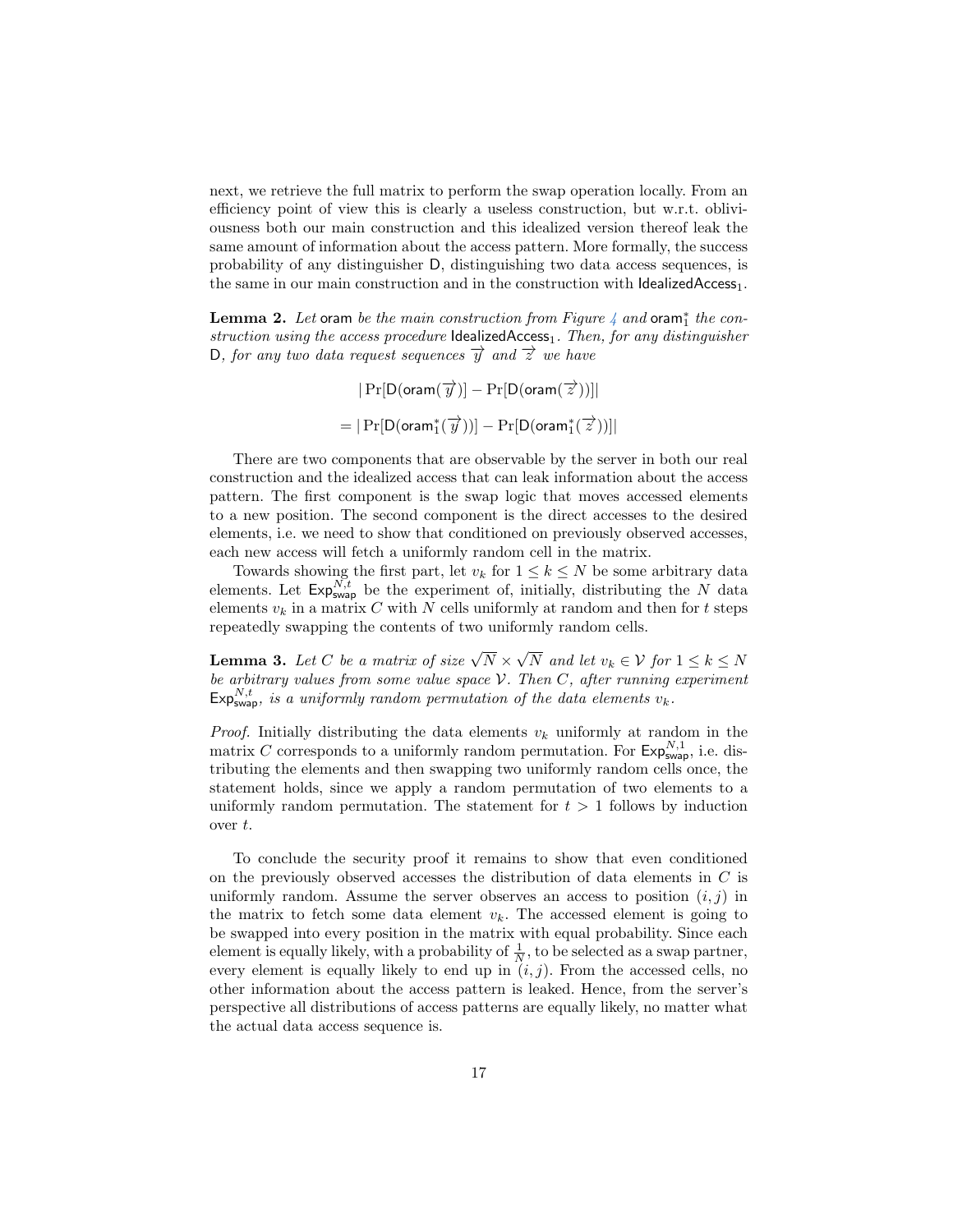For the sake of clarity, let us look at the slightly modified access procedure  $I$ dealizedAccess<sub>2</sub> depicted in Figure [5](#page-15-0) on the right. In IdealizedAccess<sub>2</sub> we do not just swap two cells locally, but we fully reshuffle the whole matrix. Due to the full reshuffle, each access is completely independent of the previously observed access pattern. It is straightforward to see that IdealizedAccess<sub>2</sub> is a secure ORAM construction. Since in both IdealizedAccess<sub>1</sub> and IdealizedAccess<sub>2</sub> the access patterns are distributed uniformly at random, IdealizedAccess<sub>2</sub> leaks as much information as IdealizedAccess<sub>1</sub>.

#### 4.4 Online Overhead

For some practical applications it may be of interest to split the total bandwidth overhead into an online and an offline overhead. The point of this is to minimize the online bandwidth, which represents the amount of data that needs to be transmitted, when a client requests an element, and then do some background work, the offline overhead, to ensure the security of the ORAM, when no data requests are actively pending. This way we can minimize the practical latency of user requests despite the inherent lower bound on the overhead shown in [\[Gol87,](#page-24-1) [GO96\]](#page-24-2).

Looking at our main construction, it is straightforward to split the total bandwidth overhead into online and offline overhead. In the online phase, assuming we download the stash once, we can directly access the desired elements in the matrix on the server without any overhead. In the offline phase we need to do the remaining work, i.e. perform the round-robin column access, fill up the stash of pre-selected swap partners and flush out elements that need to go back into the matrix.

While storing the stash locally can theoretically compromise data integrity in case of a client device failure, the only part of the stash that cannot be randomly reinitialized is the cache of recently accessed elements. If the server is is significantly more reliable than the client device, recently accessed elements is significantly more reliable than the client device, recently accessed elements<br>can be written to a separate server-side buffer of size  $\sqrt{N}$  in a round-robin can be written to a separate server-side buffer of size  $\sqrt{N}$  in a round-robin manner. Each element will be stored in this buffer for  $\sqrt{N}$  operations which is enough for the background operations to write it to its long-term server-side storage position.

It is also possible to allow multiple online accesses in a single burst. The simplest way to do it increases local storage requirements by twice the size of the maximum allowed burst length. Note that our implementation faithfully simulates the oram<sup>\*</sup><sub>1</sub> construction as long as the background work is performed simulates the oram<sub>i</sub> construction as long as the background work is performed at least  $\sqrt{N}$  times between committing to a swap partner and its use, and at least  $\sqrt{N}$  times between committing to a swap partner and its use, and background work is also performed at least  $\sqrt{N}$  times between accessing the element and evicting it from the recently accessed element stash. If there is additional stash space of size b for the potential swap partners and the same amount of space for the recently accessed elements, we only need to have at amount of space for the recently accessed elements, we only need to have at least  $\sqrt{N}$  background work operations performed during every interval when  $b + \sqrt{N}$  access operations are performed. Note that it is possible to perform some part of the background work, handle an additional burst and then continue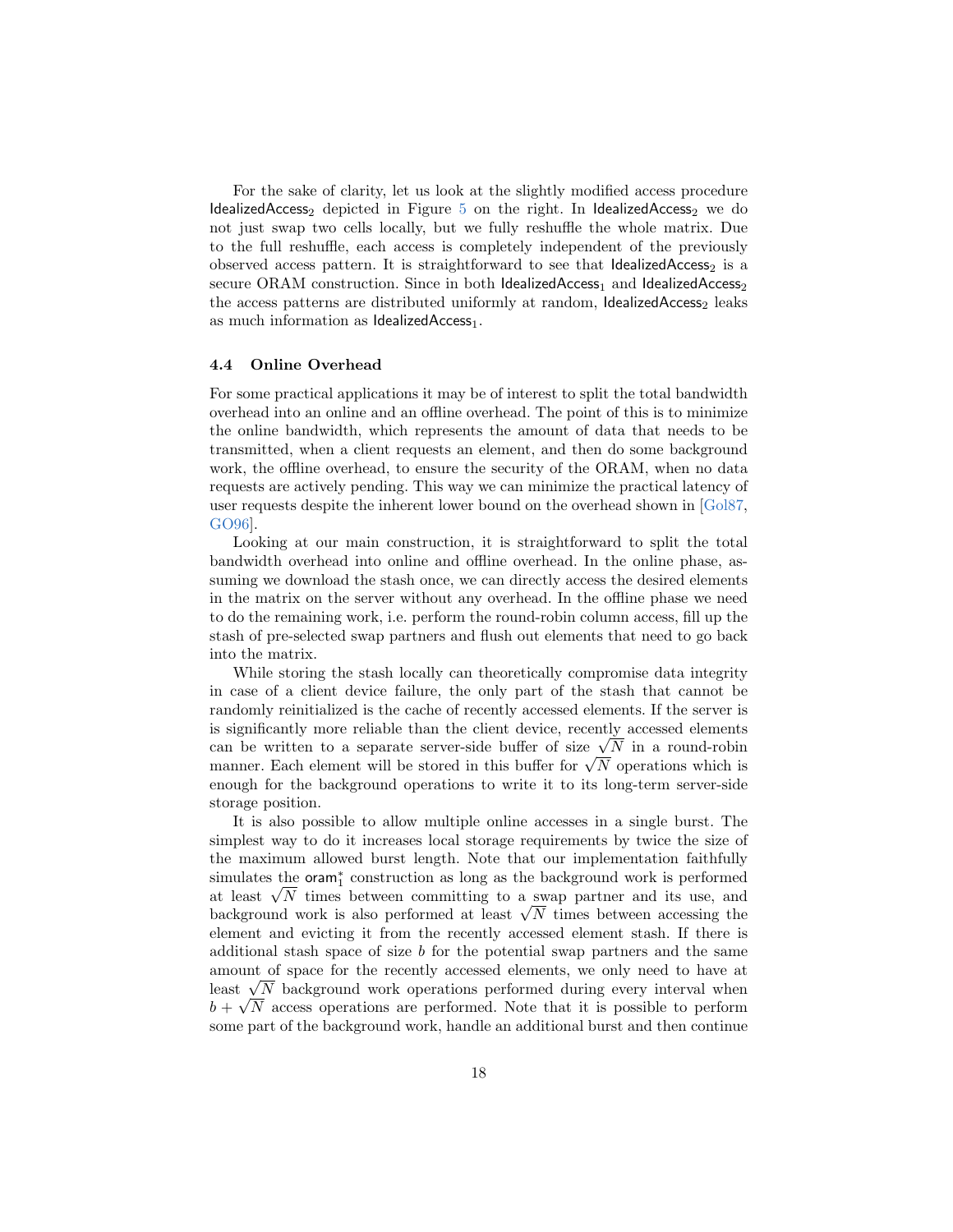the background work as long as enough background work is done to prevent exhaustion of the swap partners or overflow of the recently accessed elements stash.

The same analysis shows that there is a trade off between stash size and bandwidth overhead: for example, if we have a stash twice as large as needed, we can afford doing only half the background processing step after each access.

#### <span id="page-18-1"></span>4.5 Trading Off Bandwidth and Storage Overhead

For our main construction, the server's storage overhead comes from the two auxiliary stashes that it needs to store in addition to the encrypted data elements. For a matrix  $C$ , where the number of columns equals the number of rows, this For a matrix  $C$ , where the number of columns equals the number of rows, this results in an additive storage overhead of  $2\sqrt{N}$ . More generally, by considering an arbitrary rectangle  $C$  with  $H$  rows and  $W$  columns, we can trade off the concrete storage and bandwidth overhead costs of our construction. The number of columns W affects the time it takes the round-robin column access to iterate over the whole rectangle  $C$  and thus it also affects the stashes which have to be of size  $W$  each. The number of rows  $H$ , affects the size of the column that be of size *W* each. The number of rows *H*, are cost the size of the column that we need to download at each access. For example, by setting  $H = 2\sqrt{N}$  and  $W = \frac{1}{2}\sqrt{N}$ , we can, in comparison to a quadratically shaped matrix C, directly  $W = \frac{1}{2}V$ . We can, in comparison to a quadratically shaped matrix  $C$ , differently reduce the additive storage overhead to  $\sqrt{N}$  and maintain a bandwidth overhead of  $3\sqrt{N}+1$ . By setting  $H =$ √  $\overline{N}+1$ . By setting  $H = \sqrt{2N}$  and  $W = \sqrt{\frac{N}{2}}$ , we get a bandwidth overhead of  $2\sqrt{2}\sqrt{N}+1$  and a storage overhead of  $\sqrt{2N}$ .

## <span id="page-18-0"></span>5 Constant Client-Side Storage

So far we have assumed that the full position map is stored explicitly on the client side. Following the approach of [\[SCSL11\]](#page-24-6), we show that our construction can be modified to only require  $\mathcal{O}(1)$  client-side storage at the cost of  $\mathcal{O}(\log N)$ rounds of interaction per access between the client and the server. To store the position map on the server side, we will create a sequence of ORAM data structures that increase in size, which represent the position map. This means that now the server stores a sequence of position map ORAMs and an ORAM data structure that contains the actual data. To access an element at a certain index, the client will use the position map ORAMs to determine, which index it should query in the ORAM data structure that stores the actual data.

Theorem 3. Consider an arbitrary ORAM construction with a client-side position map. Assume there exist such constants  $K$  and  $C$  that for  $N$  entries with a block size of  $D \geq 4 \log N$ , the ORAM construction has a multiplicative bandwidth overhead of  $C\sqrt{N}$  and total storage of  $(N+K\sqrt{N})D$  bits.

Such an ORAM can be converted into an ORAM with a server-side position map with a multiplicative bandwidth overhead of  $2C\sqrt{N}+4$  and total storage map with a multiplicative bandw<br> $ND + 2KD\sqrt{N} + 2N \log N$  bits.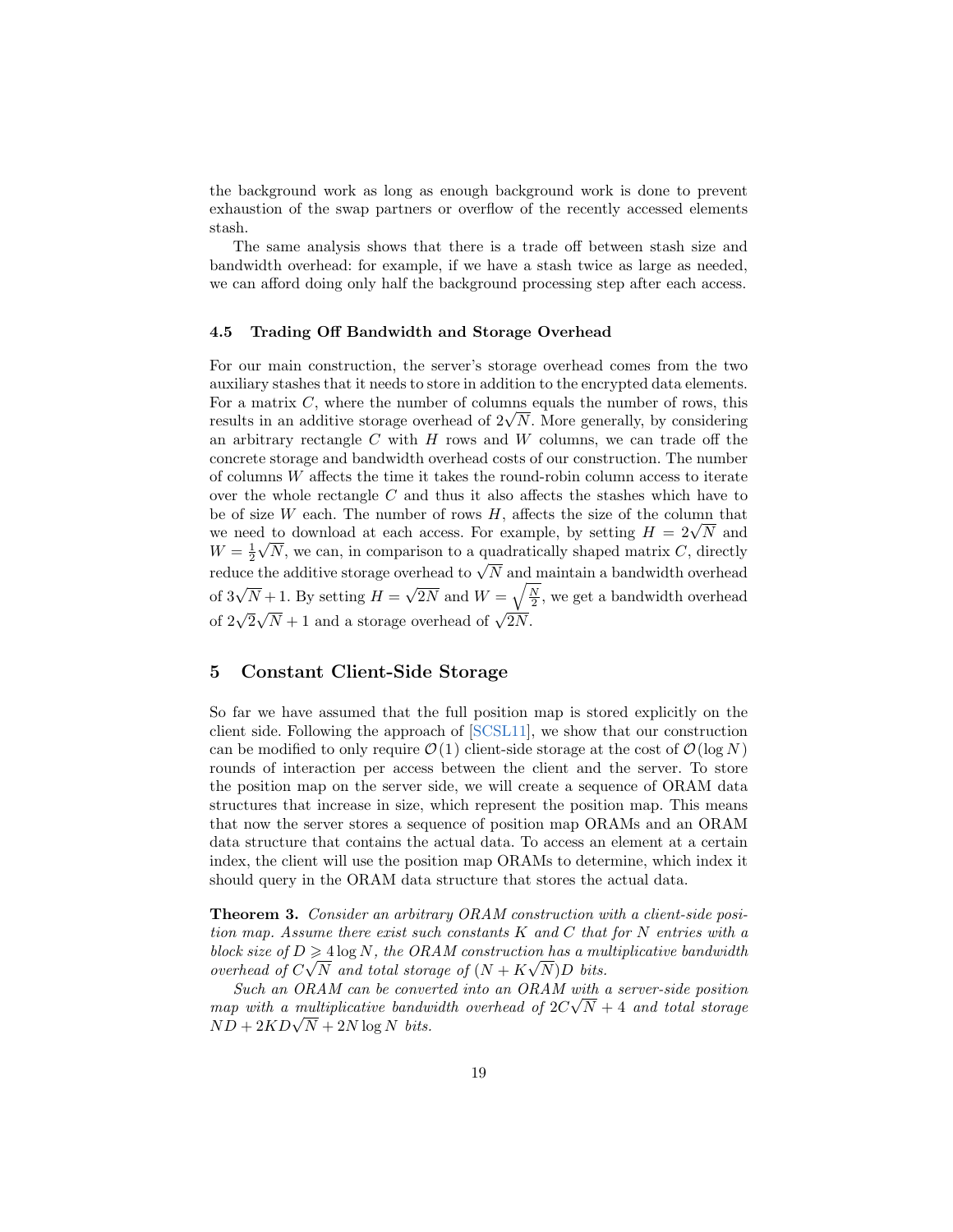*Proof.* The proof goes by induction over N. In the base case, for size  $N \leq 4$ , we use a linear ORAM, which simply reads and writes all the blocks for each access. This ORAM has a bandwidth overhead of 4 and no storage overhead.

For an arbitrary N, we use the induction hypothesis to replace an ORAM with client-side position map with an ORAM that stores the position map on the server-side. We encode 4 blocks addresses in the position map into one storage block inside the ORAM data structure. Using a block size of  $4 \log N$  results in an ORAM data structure that stores  $\frac{N}{4}$  blocks, storing 4 addresses each. Now we apply the induction hypothesis.

Since we want to store  $\frac{N}{4}$  blocks with  $4 \log N$  bits per block, by induction hypothesis our position map ORAM has a total storage cost of  $N \log N +$  $2K(4\log N)\sqrt{\frac{N}{4}}+2\frac{N}{4}\log N$  bits. Adding the storage costs of our main ORAM, the total storage cost in bits will be

$$
N \log N + 2K(4 \log N) \sqrt{\frac{N}{4}} + 2\frac{N}{4} \log N + ND + KD\sqrt{N}
$$
  
=  $ND + K(4 \log N)\sqrt{N} + KD\sqrt{N} + \frac{3}{2}N \log N$   
<  $ND + 2KD\sqrt{N} + 2N \log N$ 

In our construction, every access to the main ORAM requires one access to the position map. Note that we do not need any additional position map accesses for the background work that moves data out of the stash. The position map access adds its bandwidth cost of  $2C\sqrt{\frac{N}{4}}+4$  to the main ORAM bandwidth cost of C √ N. The total overhead is C  $^{\mathsf{v}}$  $\overline{N} + 2C\sqrt{\frac{N}{4}} + 4 = 2C$ √  $N + 4$ .

This completes the proof of the inductive step.

By setting the parameters as described in Section [4.5,](#page-18-1) we get

**Corollary 1.** Lookahead ORAM with a client-side position map, block size  $D =$  $\frac{1}{4}$  log N, multiplicative bandwidth overhead  $\mathcal{O}(\sqrt{N})$ , and total storage of  $(N + 1)$ √  $2N)4\log N$  bits can be converted into an ORAM with server-side position map and multiplicative bandwidth overhead  $\mathcal{O}(\sqrt{N})$  and total storage of log  $N(6N +$  $12\sqrt{N}$ ) bits.

#### <span id="page-19-0"></span>5.1 Constant Client-Side Temporary Storage

Using a recursive position map, we reduce the persistent client-side storage to  $\mathcal{O}(1)$ . However, during any operation on the ORAM data structure, the client still needs to temporarily store  $\mathcal{O}(\sqrt{N})$  data blocks. If desired, this can be reduced to  $\mathcal{O}(1)$  data blocks at the cost of increasing the bandwidth overhead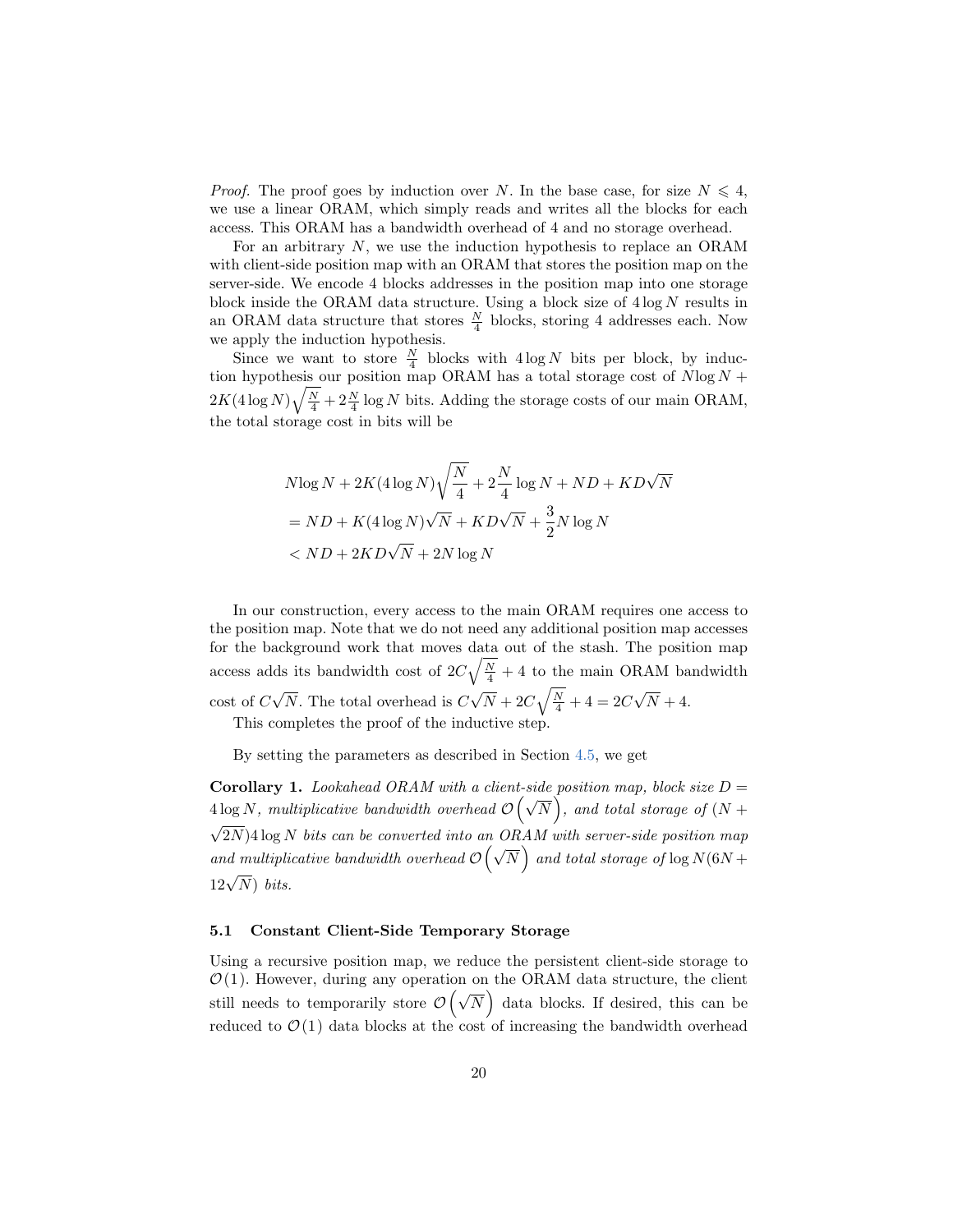by a multiplicative factor of  $\mathcal{O}(\log \sqrt{N})$ . We outline our solution here and leave the details to the interested reader.

Recall that during each ORAM operation, we have to access one matrix cell, one matrix column  $i$ , and the two stashes. For the sake of simplicity lets assume one matrix column *j*, and the two stashes. For the sake of simplicity lets assume that the data matrix has height and width  $\sqrt{N}$ . Upon each ORAM operation we first process the stashes  $\mathsf{stash}_{acc}$  and  $\mathsf{stash}_{swap}$  into a temporary stashes  $\mathsf{stash}_{final}^{acc}$ and stash $\frac{swap}{final}$ , which have the following property: If either stash $\frac{swap}{swap}$  or stash $\frac{acc}{break}$ contains a cell  $(i, j')$  with  $j' = j$ , then this cell will be in the *i*-th position of stash $s^{swap}_{final}$  or stash $s^{acc}_{final}$  respectively. For example, if stash $_{swap}$  contains a cell that is associated with the second cell from the top in the current column  $j$ , then it will be in the second position in stash $j_{final}^{swap}$ . Once we have such stashes, we can iterate over the current column  $j$  and both final stashes one cell each at a time and perform the necessary operations. We explain the generation of stash $f_{final}^{acc}$ . The generation of stash  $s_{final}^{swap}$  is completely analogous:

- 1. Create an empty stash stash $_{final}^{acc}$
- 2. Iterate over stash<sub>acc</sub> one cell at a time. If the current cell  $(i, j)$  is associated with the current column, we append it to stash $f_{final}^{acc}$  with a priority i. If it is not relevant for the current column, then we append it to stash $_{final}^{acc}$  with a priority of  $\infty$ .
- priority or  $\infty$ .<br>3. We append  $\sqrt{N}$  dummy elements to stash $_{final}^{acc}$ , where dummy element *i* has we append  $\sqrt{N}$  duminy elements to stash  $f_{final}$ , where dum<br>priority  $i + \frac{1}{2}$ . At this point stash $f_{final}^{acc}$  contains  $2\sqrt{N}$  cells.
- 4. We use an oblivious sorting algorithm [\[Bat68,](#page-23-5) [AKS83\]](#page-23-9) to sort stash $_{final}^{acc}$ according to its priorities from smallest to largest.
- 5. We iterate over stash $_{final}^{acc}$  one data element at a time. Whenever we read a real cell *i*, we set the priority of the dummy cell right after it to  $\infty$ .
- 6. We again obliviously sort stash $_{final}^{acc}$ .

A visual illustration of this final stash generation is depicted in Figure [6.](#page-20-0)

The post-processing of the two final stashes is straightforward. Again we only explain the post-processing of stash $f_{final}^{acc}$ , since the post-processing of stash $f_{final}^{swap}$ is completely analogous. We iterate over stash $_{final}^{acc}$  and assign real each data cell



<span id="page-20-0"></span>**Fig. 6.** Illustration of the generation of stash ${}_{final}^{acc}$  with  $\sqrt{N} = 4$ . Each row represents stash $f_{final}^{acc}$  at a certain stage in the stash generation algorithm. The squares represent data cells and their labels represent their assigned priorities. Shaded rectangles represent dummy elements. (a) depicts stash $_{final}^{acc}$  at the end of step 3. (b) depicts the stash at the end of step 4. (c) depicts it after step 5.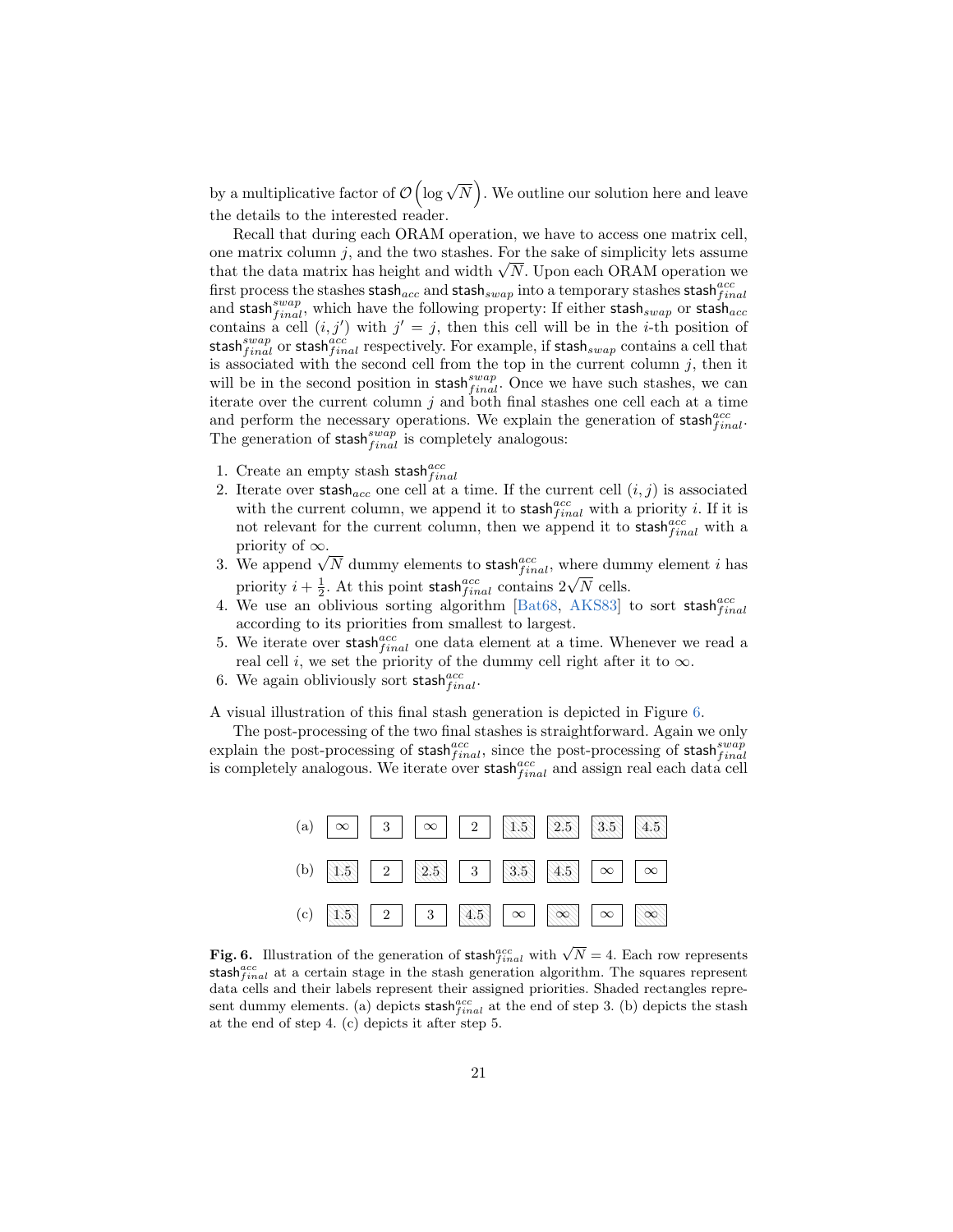

<span id="page-21-1"></span>Fig. 7. Comparison of the storage overheads of different ORAM constructions. The xaxis shows different amounts of data blocks. The data block size is fixed to 1024 bytes. The y-axis plots the total required storage on the server-side in MiB. For Lookahead ORAM, the values are taken from empirical measurements of our implementation. For the other schemes, the values are computed based on the concrete formulas and constants that are reported in the respective papers.

priority  $-\infty$  and each dummy element priority  $\infty.$  We use oblivious sort to sort priority  $-\infty$  and each dummy element priority  $\infty$ . We use oblivious sort to sort stash $_{final}^{acc}$  from small to large. We interpret the first  $\sqrt{N}$  as stash $_{acc}$  and delete stast  $f_{final}$  from small to large. We interpret<br>the remaining last  $\sqrt{N}$  (dummy) elements.

Regarding the efficiency of our procedure we observe that we perform a con-Example 1 at the employ of our procedure we observe that we perform a constant amount of oblivious sorts of  $\sqrt{N}$  elements per ORAM operation. This can be done with bandwidth overhead of  $\mathcal{O}(\sqrt{N} \log \sqrt{N})$  data elements with  $\mathcal{O}(1)$ temporary storage on the client side [\[AKS83\]](#page-23-9).

## <span id="page-21-0"></span>6 Evaluation

To provide a rough idea of the practical performance of our Lookahead ORAM construction, we implemented a prototype with a client-side position map and evaluated it in terms of concrete bandwidth and server-side storage overhead.

We assume that each encrypted block has an extra 40-byte encryption/MAC overhead, and every stash entry has an additional status 20-byte header with status and position information. We assume 4-byte words are also used for denoting the request types.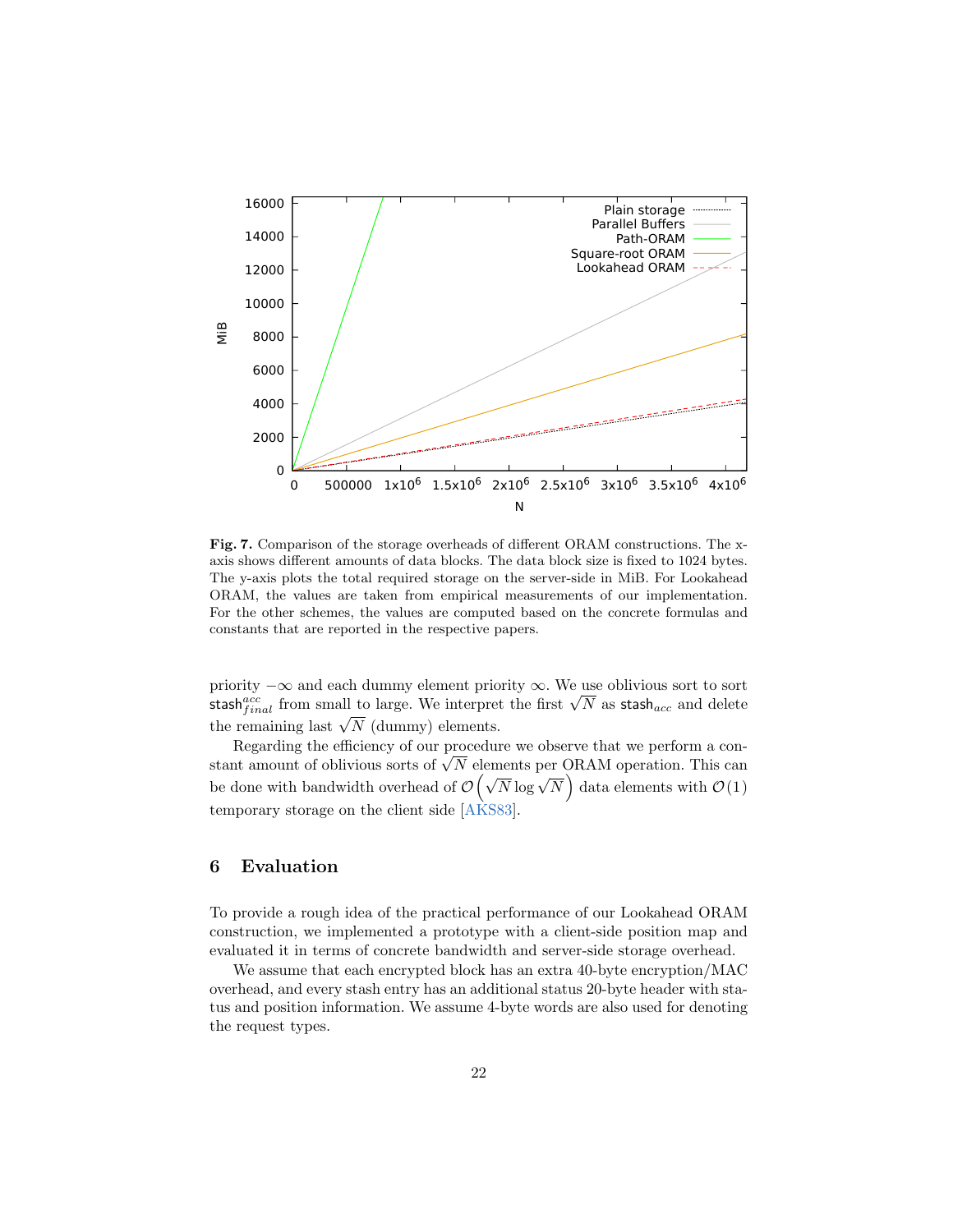

<span id="page-22-0"></span>Fig. 8. Comparison of the bandwidth overhead of Lookahead ORAM and Path-ORAM. The x-axis shows different amounts of data blocks. The data block size is fixed to 1024 bytes. The y-axis shows the total amount of transmitted data per access in MiB.

When encrypting N data blocks of size  $B$  each, the server's total storage is When encrypting N data blocks of size B each, the server's total storage is  $N \times (B + 40)$ . The corresponding position map is 8N, and the stash  $2\sqrt{N} \times$  $(B+20)$  bytes large. Whenever the client performs an operation on the ORAM data structure, it needs to download  $40 + (B + 40) \times (\sqrt{N} + 1)$  and upload  $80 + (B + 40) \times (\sqrt{N} + 1)$  bytes.

During initialization of our ORAM, we fill the storage with zeros and then fill the stash with pre-selected swap partners. During this initalization, we upload  $44 + (B + 40) \times N$  bytes to the server.

All of the above formulas have been calculated based on our theoretical construction and validated empirically using our prototype implementation. In the following, the data block size is fixed to 1024 bytes.

Storage overhead We compare our storage overhead on the server-side to the overheads of the most storage efficient related works with sublinear worst-case bandwidth overheads. For our comparison, we measure the total storage requirements on the server-side for varying N. The data points for Lookahead ORAM were obtained through experiments. For the schemes we compare ourselves to, we computed the data points based on the formulas (including constants) given in the respective papers. It should be noted that in  $[SvS^+13]$  $[SvS^+13]$  the authors obtain provable security for Path-ORAM with a storage overhead of 20N, but evaluate their scheme on smaller parameter settings. Since we are interested in provable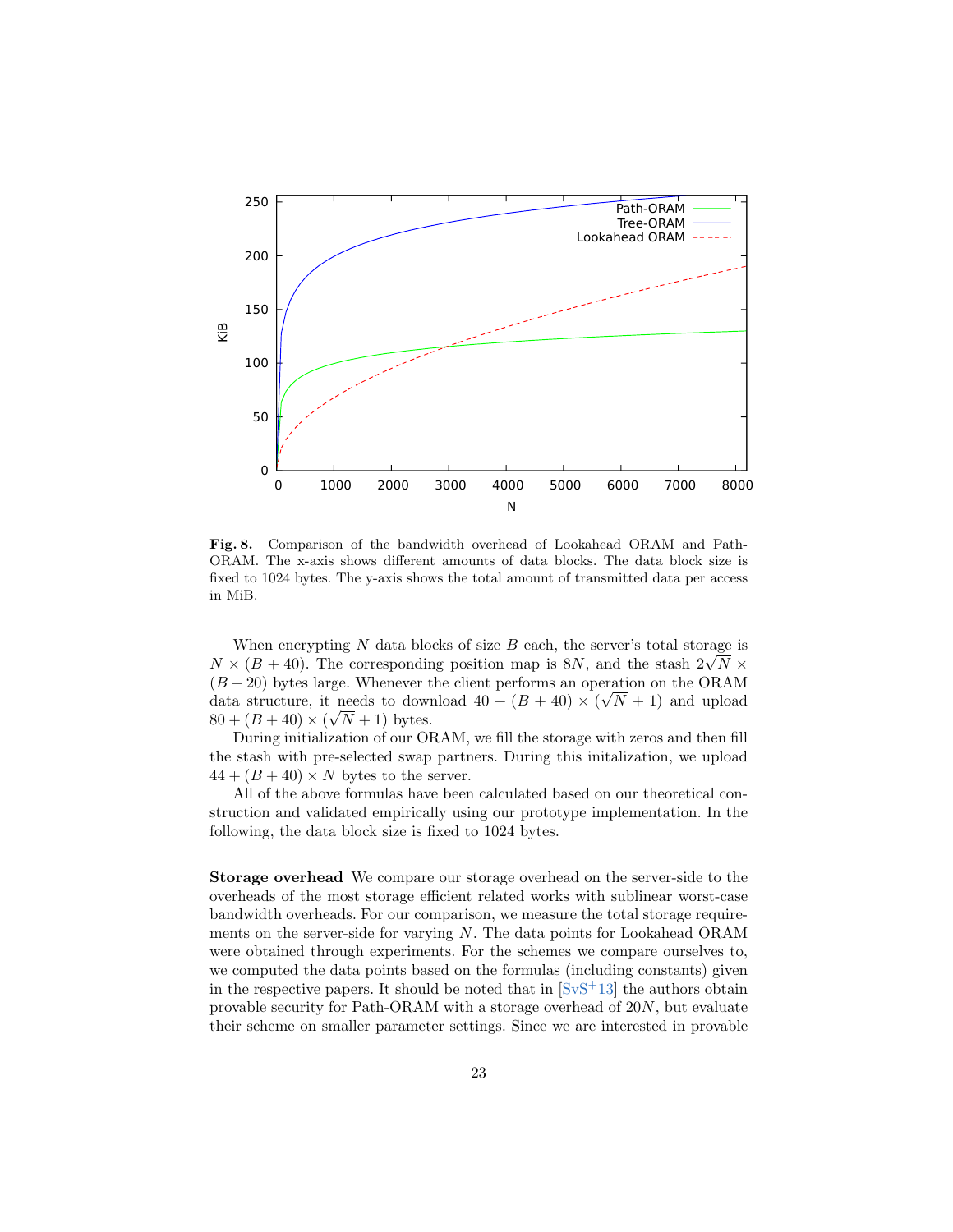security and correctness guarantees, we compare our scheme to theirs with a storage overhead of 20N. The results are depicted in Figure [7.](#page-21-1) As expected, assuming a client-side position map, Lookahead ORAM has the smallest storage overhead among all for the tested setting. Storing the position map on the server-side would increase the storage overhead of Lookahead ORAM by a factor of roughly 6.

Bandwidth overhead We compare ourselves to Path-ORAM (with a clientside position map), which is known to be the most efficient construction in terms of asymptotic and practical worst-case bandwidth overhead. For our comparison we use their self-reported bandwidth overhead of  $10 \log N$ . The results of our comparison are depicted in Figure [8.](#page-22-0) As expected from the asymptotic behaviour of Path-ORAM and Lookahead ORAM, we can see that Path-ORAM becomes more efficient for large values of N. However, for values of  $N < 3000$ , Lookahead ORAM is more efficient in terms of concrete bandwidth overhead.

## References

- <span id="page-23-3"></span>AKL<sup>+</sup>18. Gilad Asharov, Ilan Komargodski, Wei-Kai Lin, Kartik Nayak, Enoch Peserico, and Elaine Shi. Optorama: Optimal oblivious ram. Cryptology ePrint Archive, Report 2018/892, 2018. [https://eprint.iacr.org/2018/](https://eprint.iacr.org/2018/892) [892](https://eprint.iacr.org/2018/892).
- <span id="page-23-9"></span>AKS83. M. Ajtai, J. Komlós, and E. Szemerédi. An  $0(n \log n)$  sorting network. In Proceedings of the Fifteenth Annual ACM Symposium on Theory of Computing, STOC '83, pages 1–9, New York, NY, USA, 1983. ACM.
- <span id="page-23-7"></span>AKST14. Daniel Apon, Jonathan Katz, Elaine Shi, and Aishwarya Thiruvengadam. Verifiable oblivious storage. pages 131–148, 2014.
- <span id="page-23-5"></span>Bat68. K. E. Batcher. Sorting networks and their applications. In Proceedings of the April 30–May 2, 1968, Spring Joint Computer Conference, AFIPS '68 (Spring), pages 307–314, New York, NY, USA, 1968. ACM.
- BLS12. Daniel J. Bernstein, Tanja Lange, and Peter Schwabe. The security impact of a new cryptographic library. pages 159–176, 2012.
- <span id="page-23-6"></span>BMP11. Dan Boneh, David Mazieres, and Raluca Ada Popa. Remote oblivious storage: Making oblivious ram practical. 2011.
- <span id="page-23-0"></span>BN16. Elette Boyle and Moni Naor. Is there an oblivious RAM lower bound? pages 357–368, 2016.
- <span id="page-23-4"></span>CKN<sup>+</sup>18. T.-H. Hubert Chan, Jonathan Katz, Kartik Nayak, Antigoni Polychroniadou, and Elaine Shi. More is less: Perfectly secure oblivious algorithms in the multi-server setting. pages 158–188, 2018.
- <span id="page-23-2"></span>CNS18. T.-H. Hubert Chan, Kartik Nayak, and Elaine Shi. Perfectly secure oblivious parallel RAM. pages 636–668, 2018.
- <span id="page-23-8"></span>DDF<sup>+</sup>16. Srinivas Devadas, Marten van Dijk, Christopher W. Fletcher, Ling Ren, Elaine Shi, and Daniel Wichs. Onion ORAM: A constant bandwidth blowup oblivious RAM. pages 145–174, 2016.
- <span id="page-23-1"></span>DMN11. Ivan Damgård, Sigurd Meldgaard, and Jesper Buus Nielsen. Perfectly secure oblivious RAM without random oracles. pages 144–163, 2011.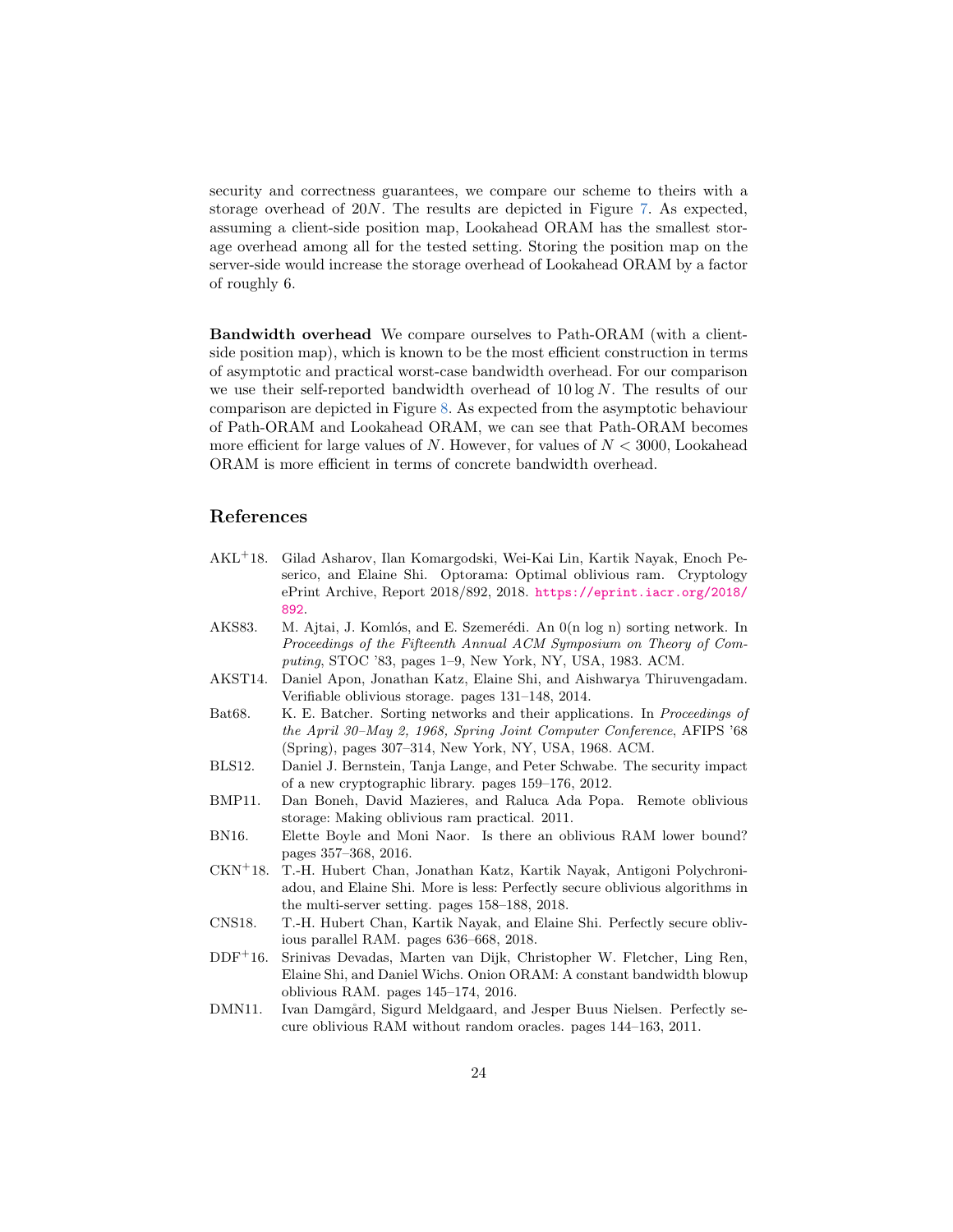- <span id="page-24-15"></span>DPP18. Ioannis Demertzis, Dimitrios Papadopoulos, and Charalampos Papamanthou. Searchable encryption with optimal locality: Achieving sublogarithmic read efficiency. pages 371–406, 2018.
- <span id="page-24-10"></span>DSS14. Jonathan Dautrich, Emil Stefanov, and Elaine Shi. Burst oram: Minimizing oram response times for bursty access patterns. In 23rd USENIX Security Symposium (USENIX Security 14), pages 749–764, 2014.
- <span id="page-24-5"></span>GMOT11. Michael T Goodrich, Michael Mitzenmacher, Olga Ohrimenko, and Roberto Tamassia. Oblivious ram simulation with efficient worst-case access overhead. In Proceedings of the 3rd ACM workshop on Cloud computing security workshop, pages 95–100. ACM, 2011.
- <span id="page-24-12"></span>GMSS16. Steven Gordon, Atsuko Miyaji, Chunhua Su, and Karin Sumongkayothin. M-ORAM: A matrix ORAM with log N bandwidth cost. pages 3–15, 2016.
- <span id="page-24-2"></span>GO96. Oded Goldreich and Rafail Ostrovsky. Software protection and simulation on oblivious rams. Journal of the ACM (JACM), 43(3):431–473, 1996.
- <span id="page-24-1"></span>Gol87. Oded Goldreich. Towards a theory of software protection and simulation by oblivious RAMs. pages 182–194, 1987.
- <span id="page-24-0"></span>IKK12. Mohammad Saiful Islam, Mehmet Kuzu, and Murat Kantarcioglu. Access pattern disclosure on searchable encryption: Ramification, attack and mitigation. 2012.
- <span id="page-24-3"></span>LN18. Kasper Green Larsen and Jesper Buus Nielsen. Yes, there is an oblivious RAM lower bound! pages 523–542, 2018.
- <span id="page-24-14"></span>MBC14. Travis Mayberry, Erik-Oliver Blass, and Agnes Hui Chan. Efficient private file retrieval by combining ORAM and PIR. 2014.
- <span id="page-24-4"></span>OS97. Rafail Ostrovsky and Victor Shoup. Private information storage (extended abstract). pages 294–303, 1997.
- <span id="page-24-9"></span>PPRY18. Sarvar Patel, Giuseppe Persiano, Mariana Raykova, and Kevin Yeo. PanORAMa: Oblivious RAM with logarithmic overhead. pages 871–882, 2018.
- <span id="page-24-11"></span>RFK<sup>+</sup>15. Ling Ren, Christopher Fletcher, Albert Kwon, Emil Stefanov, Elaine Shi, Marten van Dijk, and Srinivas Devadas. Constants count: Practical improvements to oblivious ram. In  $24$ th USENIX Security Symposium (USENIX Security 15), pages 415–430, Washington, D.C., 2015. USENIX Association.
- <span id="page-24-6"></span>SCSL11. Elaine Shi, T.-H. Hubert Chan, Emil Stefanov, and Mingfei Li. Oblivious RAM with  $O((\log N)^3)$  worst-case cost. pages 197–214, 2011.
- <span id="page-24-7"></span>SSS12. Emil Stefanov, Elaine Shi, and Dawn Xiaodong Song. Towards practical oblivious RAM. 2012.
- <span id="page-24-8"></span>SvS<sup>+</sup>13. Emil Stefanov, Marten van Dijk, Elaine Shi, Christopher W. Fletcher, Ling Ren, Xiangyao Yu, and Srinivas Devadas. Path ORAM: an extremely simple oblivious RAM protocol. pages 299–310, 2013.

## <span id="page-24-13"></span>A Attack on [\[GMSS16\]](#page-24-12)

In a work by Gordon et al. [\[GMSS16\]](#page-24-12) the authors present an ORAM, called M-ORAM. Their construction has a flaw and does not provide obliviousness. In the following, we give a high-level overview of their scheme and sketch our attack that breaks their obliviousness claims.

The construction partitions the server-side storage into a fixed number of rows and a number of columns that depends on the dataset's size. Every cell in